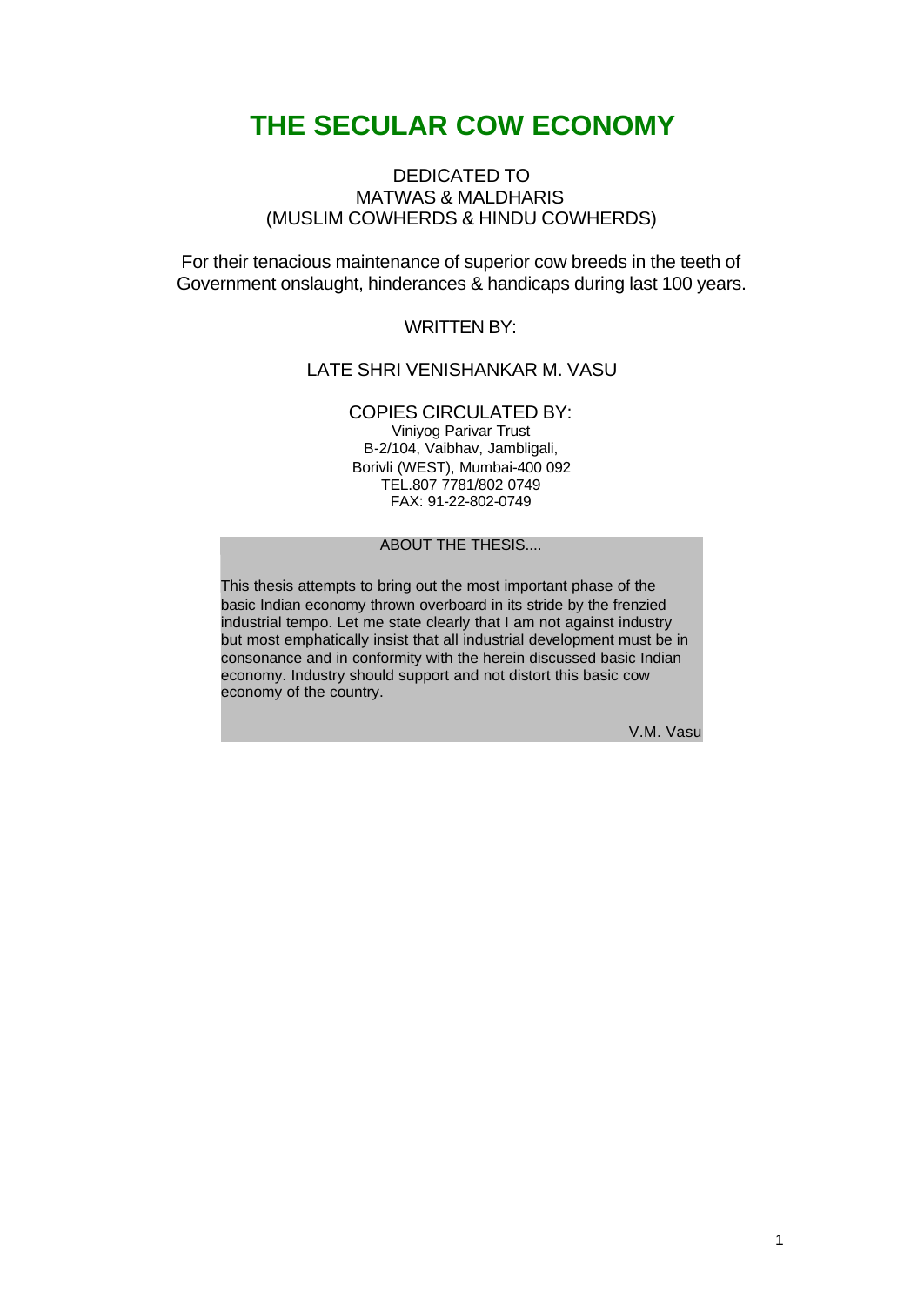CHAPTER 1 - INTRODUCTION

The recent anti-cow-slaughter agitation has aroused a worldwide interest inspite of the fact that both the agitator and the other side have, either from ignorance or on purpose, nearly ignored the most important aspect of the cow-issue, namely, its economy woven in the Indian life through centuries and centuries. Even the Muslim rulers of India. from Babar downwards accepted that the basic fibre of the Indian Economy is woven around the cow to the extent that even reportedly anti-Hindu Aurangzeb did not ado the cowslaughter ban confirmed from time to time by Babar, Akbar and other Emperors.

The cow is the foundation of one of the greatest economies in the world. It is forgotten that the Hindu Religion, the Hindu Culture and the Indian Life are woven around the cow, and in consequence protagonists of cow-slaughter ban are dubbed religious fanatics, communalists and reactionaries by the foreign and the Indian vested interests whose vigorous propaganda has created an atmosphere of scepticism in the country, clouding the real issue. And yet the stormy scenes witnessed in New Delhi on 7th November, 1966 and the fasts of the Jagatguru Shankaracharya have aroused considerable interest in the world. A truthful picture of the issue may help those interested but the aim here is to bring the truth to the notice of the leadership of the country who should with a free mind study and consider the full implications of the issue discussed. Also the notice of the youths of the day is sought to be attracted to this basic factor of the Indian life for it is these youths and their progeny who will have to face the disaster envisaged on account of the cow slaughter.

Here it should be noted that the agitation for cow slaughter ban was not an election stunt; in fact a complete cow slaughter ban has been advocated from earlier periods of the British Rule as far back as 1857. Late Sheth Shri Goculdas, the pioneer of the famous house of Morarji Goculdas appealed to the British Government to enforce a cow slaughter ban. His son Sheth Morarji Goculdas did plan to go to England and agitate for the cow slaughter ban but unfortunately his early death foiled the plan. Thereafter his son, Sheth Narottam Morarii undertook his father's mission and did present a case to the British Government in London. And throughout in the subsequent years this demand has persisted through different persons and institutions all over the country. Shree Jivadaya Mandli of Bombay has always worked for the implementation of the cow slaughter ban and its Hon. Secretary Shri Jayantilal Mankar has devoted his life to this cause.

To appreciate in full all the aspects of the issue, we have to go deep into the past. Here one point in respect of Hinduism needs be borne in mind, namely, that Hinduism as a religion is perhaps the most practical and earth-bound, i.e. material religion so far as material life is concerned as it is highly idealistic in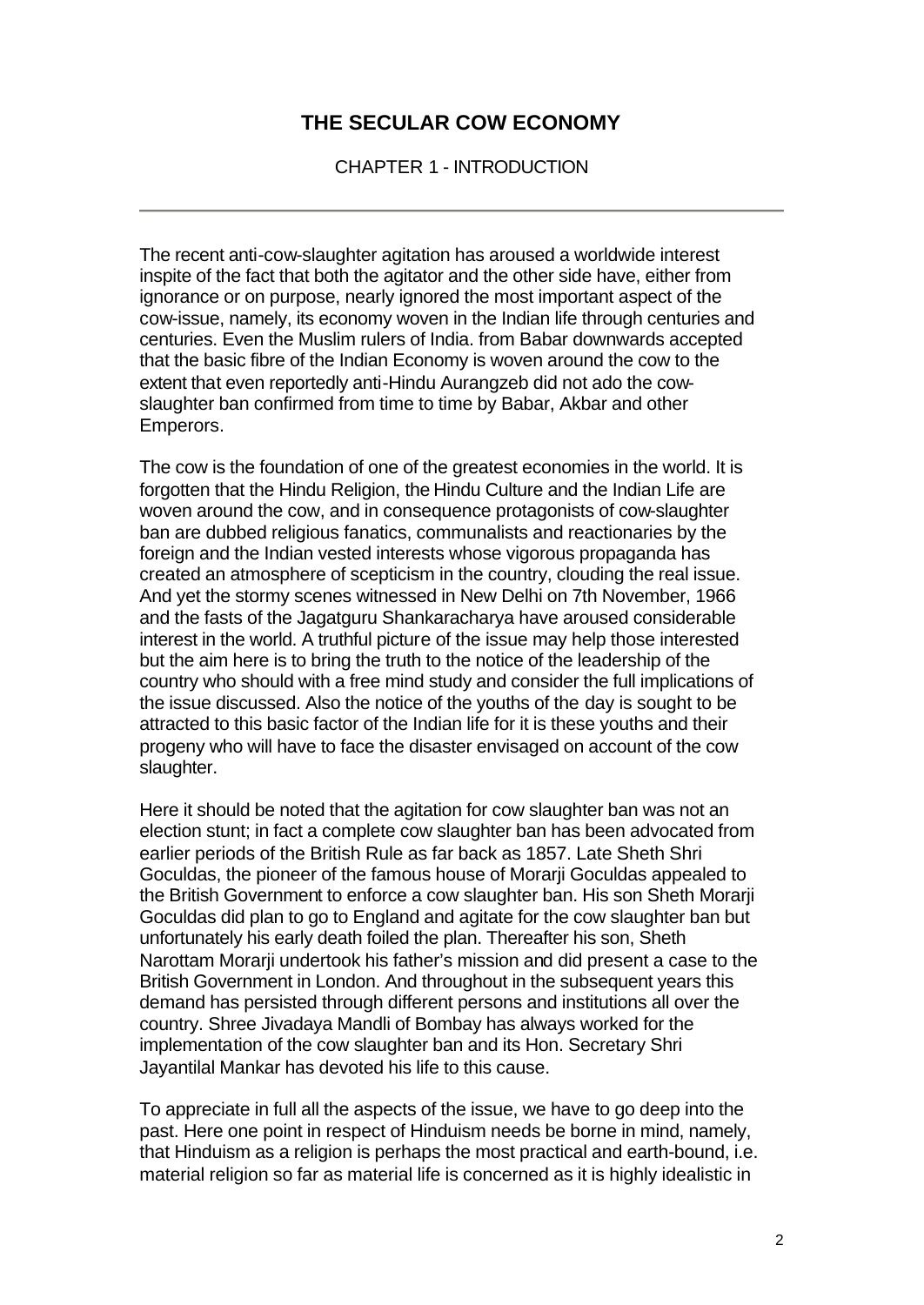respect of spiritual aspects. For centuries downwards our country's economy is cow based, carrying on farming and transport with bullocks. and obtaining nourishing food from cow. So old thinkers placed the cow on a high religious pedestal to provide adequate protection to the cow and thereby to the economy This Essay attempts to bring to the notice of the people the basic facts of the cow economy which has so far been disregarded.

The total area of our country is 32.6 crore hectares having East to West distance of 2977 km. and North to South span of 3219 km. A population of nearly 50 crores is spread over this vast area. Of this 82% Is in 666878 villages, nearly half of these villages having less than 500 persons. And of course It Is this rural area that does the farming and so supports the cow. In the centuries-old cow economy of this country, nearly all basic necessities of life were woven around the pivotal cow. These are

- 1) Farming and manure
- 2) Food and nourishment
- 3) Transport
- 4) Fuel
- 5) Housing and
- 6) Medicinal usage.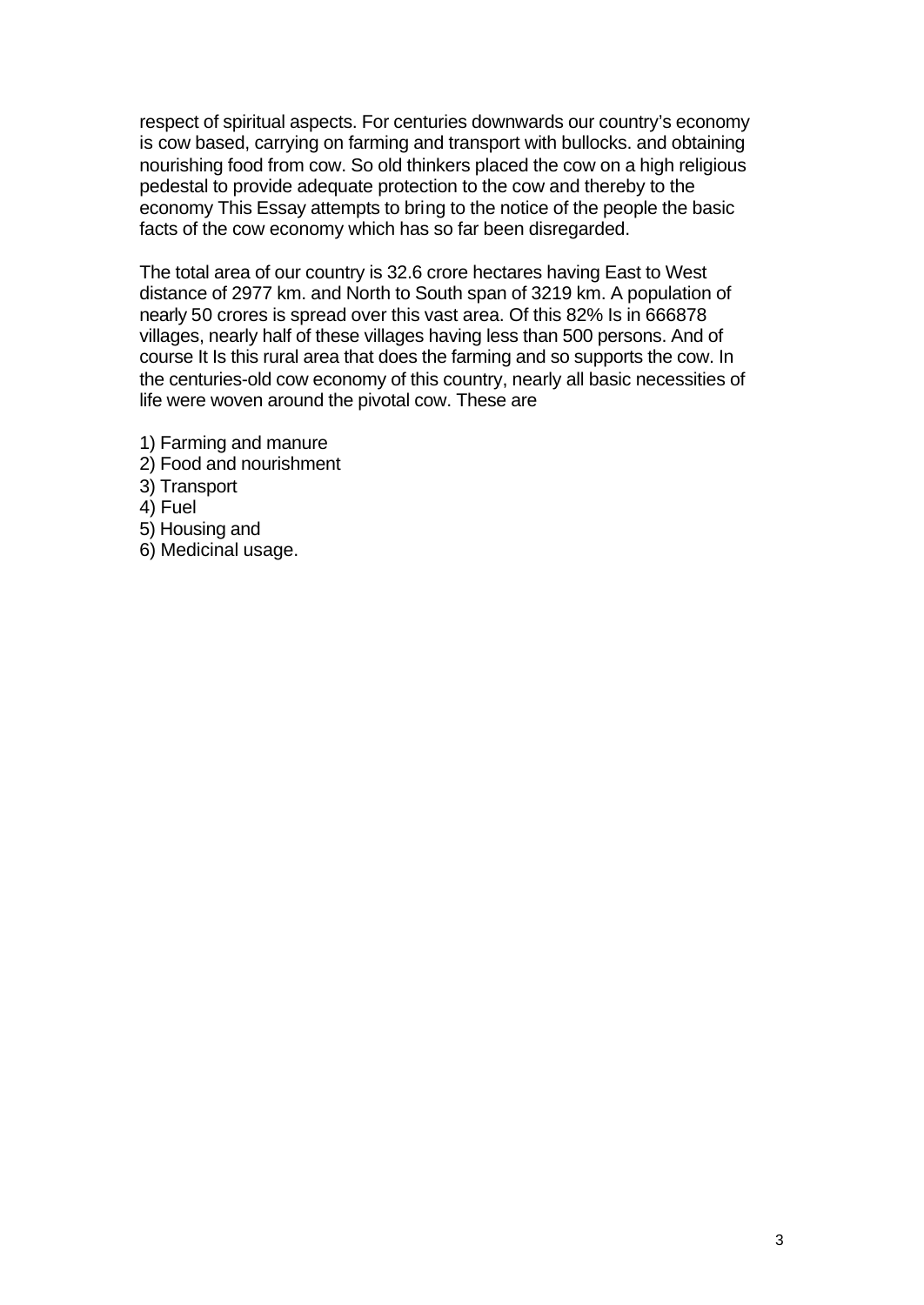CHAPTER 2 - FARMING

The bullock pulls the plough, manures the land by its dung, and feeds itself on the left over stalks of the cereal crops which man consumes.

We have nearly 40 crore acres under the crop. To switch this area over to mechanised farming, we shall need five million tractors against which we have today only a meagre 31000. To make these tractors we will need 30 mm. tons of steel and our annual production of steel is 4.5 min. tons. And as we have during the last 20 years made 12000 locomotives, 0.6 min. trucks and automobiles, what a long span of time shall we need to make the needed five million tractors? even if we make these alone? And from where the capital estimated to be Rs. 14000 crores has to be raised. The annual depreciation of Rs. 1400 crores apart from the required spare parts (capital and steel for these) and the astronomical diesel consumption needs to be accounted for to get the complete picture of the Tractor Farming Fantasy. Instead of bringing about this situation by continuous cow-slaughter, would it not be more advisable, economic and in the national interest to export steel and to earn foreign exchange?

The problem of farming does not solve itself by employing 5 ml. tractors at the cost afore-estimated. No cow, no manure. So we shall need to make fertilizers. Our annual needs would be .40 min. tons (against our fourth Plan target of 1.6 min. tons) of different fertilizers. Please add the capital and other investments to the tractor production. Of course the fertilisers will have to be transported all over the country and in given time. Our vast country of 566878 villages has 6800 railway stations, 58300 km. of railway, 23818 km. of high ways and 283680 km. of surfaced roads with 219933 trucks to ply over the roads How are we going to make up for the transport of the fertilisers in proper seasonal time? Obviously, the effort will involve further, capital investments, further steel consumption and so on. Go on adding these to the tractor production programme.

The socialistic policies of the Government and its capitalistic execution have brought about a monopolised capital accumulation and though negligible in comparison with the country's demand, the production of tractors and fertilisers and its many fangled branches have proved only to be in the interest of that small monopolist group controlling the country's capital and economy but at the vast cost of the country as we should see. Cow-slaughter serves the interests of this small group only. If we destroy our cattle wealth even God will not be able to save the country. Let us see.

To plough our 400 min. acres of land we have 406,70,000 traditional ploughs and for these we have 73 bullocks. Counting a pair per plough we need 81.3 min. bullocks. Therefore it is clear that we have a much smaller number of bullocks than required for farming alone. But surely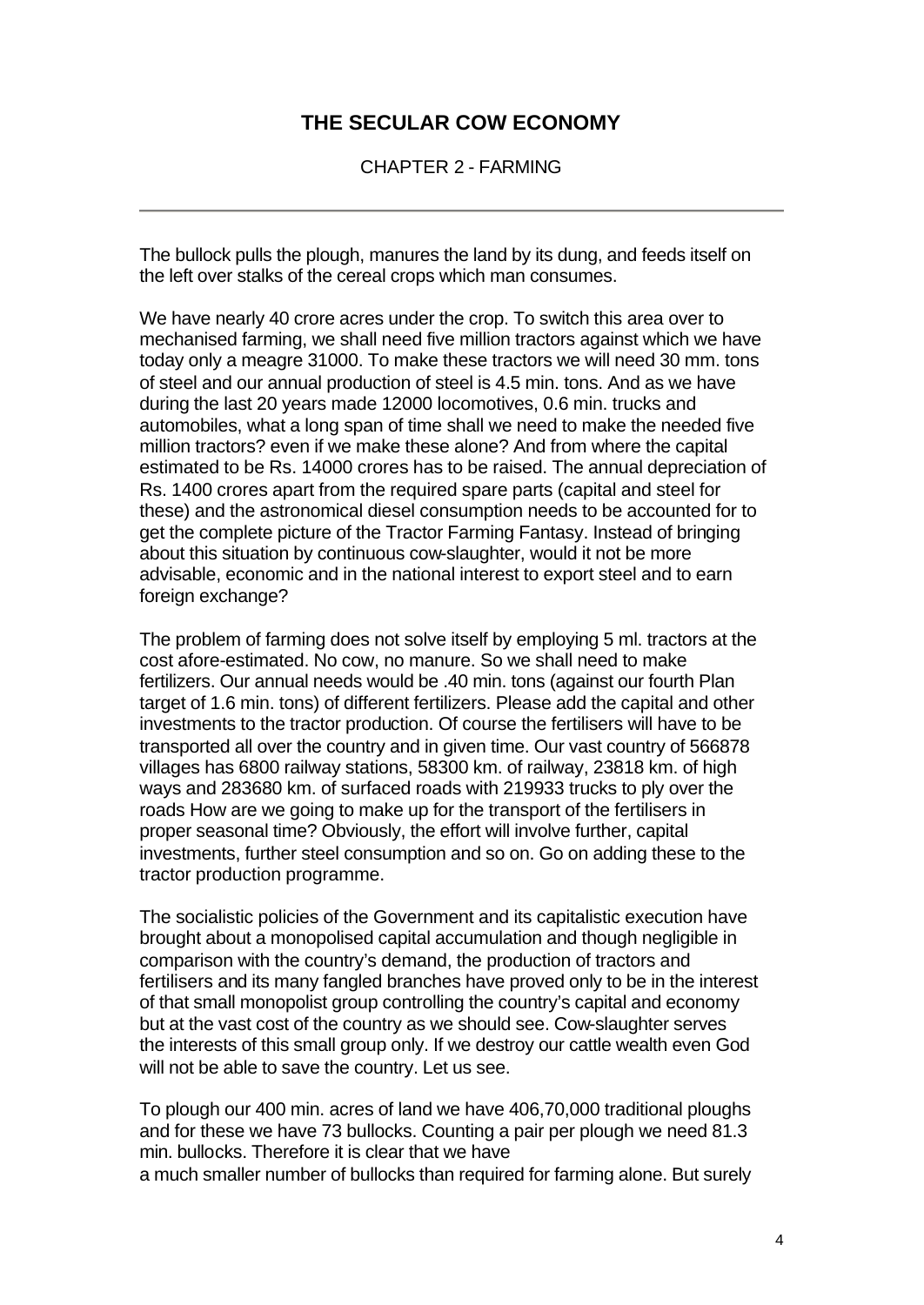a very large number is employed in transport and other work, thus even as it is we are very short of bullock availability for ploughing Many of us have been men and women pulling a plough in our fields. The position is quite apparent that our land is not fully utilised on account of shortage of bullocks and this fact reflects in our food shortage.

To meet this food shortage, the Government have built many dams. More than Rs. 15000 crores have been spent on these dams (I do not say invested for this has proved only to be expenditure and without any tangible benefit to the nation except power to the benefit of the aforesaid capitalist monopoly) but there has been reduction in food production instead of the promised increase.

In this situation we have to decide whether we should invite national destitution by slaughtering the cow or promote prosperity by improvement and increase of cattle.

To maintain high fertility of our soil and to meet our other requirements of health, transport fuel, etc., we need 630 min. cattle as against our present wealth of only 170 min. heads and it is this cattle shortage that lies at the root of our famine conditions, shortage, unemployment, rural exodus, daily rising costs and under-nourished health.

Let us see how cow slaughter has contributed to our spiraling costs and unemployment. Unlimited slaughter of cattle and imported economic policies of the Government have brought about a steep price rise as can be seen from the table A.

| <b>Price of</b> | 1900              | 1920                | 1940            | 1960             | 1967          | 1987                     |
|-----------------|-------------------|---------------------|-----------------|------------------|---------------|--------------------------|
| Cow             | Rs.3              | Rs.10               | Rs.20           | Rs.200           |               | Rs.500-1200 Rs.1500-2500 |
| <b>Bullock</b>  | <b>Rs.5</b>       | Rs.12               |                 | Rs.25 Rs500-1000 | Rs. 1000-1500 | Rs.2000-5000             |
| Goat            | As.4              | As.6                | Re.1            | <b>Rs.75</b>     | Rs.120-150    | Rs.500-1000              |
| Kadab per Md.   | As.4              | Re.1                | Rs <sub>2</sub> | Rs.6-10          | Rs.15-20      | Rs.20-40                 |
| Grass 1000 lb.  | $\hspace{0.05cm}$ | Rs.3                | Rs.6            | Rs.45-85         | Rs.125-185    | Rs.200-500               |
| Cotton sed Md.  | As.4              | As.8                | Re.1            | <b>Rs.15</b>     | Rs.20-25      | Rs.100-300               |
| Bajri Md.       | As.6              |                     | Re.1 Rs.1.50    | Rs.14            | Rs.24         | Rs.200-300               |
| Wheat Md.       | As.8              | Rs.150              | Rs.2            | <b>Rs</b> 15     | Rs.20-40      | Rs.80-160                |
| GhecMd.         | Rs.12             | Rs.15               | Rs.30           | Rs.100           |               | Rs.300-350 Rs.2600-4000  |
| Edible Oil Md.  |                   | $-$ Rs.2.50 Rs.3.50 |                 | Rs.30            |               | Rs.10O-120 Rs.1000-1500  |
| Milk Ib         | As.0.25           | As.1                | As.2            | As.8             | As.12         | Rs.2-4                   |

#### **TABLE - A**

### IN THE YEAR

The above figures show that during the 20 years of our Independence the price rise has been 20 to 160 times as compared with the latter 40 years of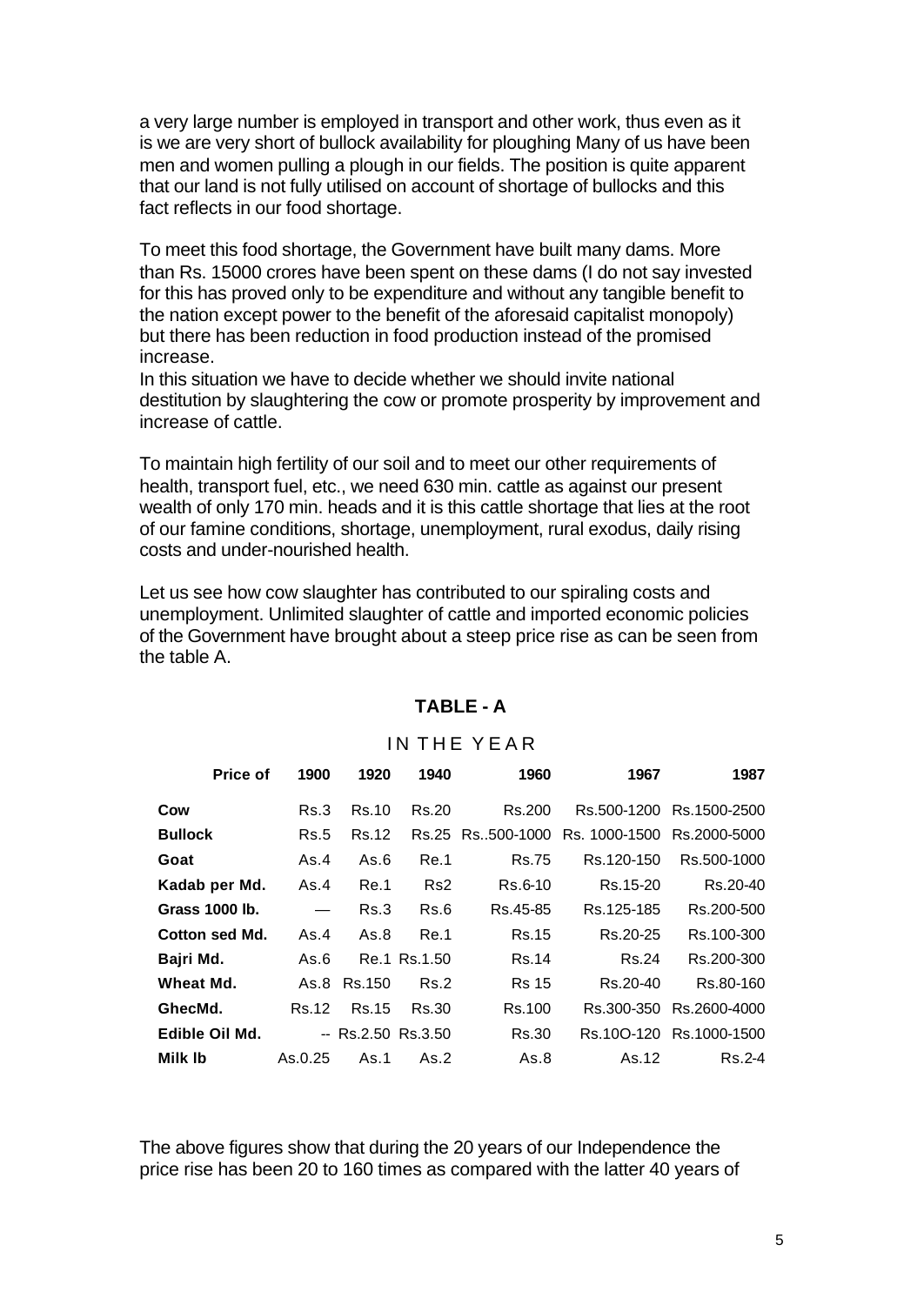the British Rule. As the tempo of the cattle slaughter increased, shortage of manure and bullocks resulted in diminishing food production. Milk and ghee production went on reducing and prices started galloping. The price rise in the cost of cattle during the period 1940 to 1967 exposes clearly the alarming acceleration of cattle slaughter. Cattle is neither a hoarding nor a speculative commodity so that artificial price rise can be manipulated. It is simply a case of lower supply against higher demand. And yet foreign experts and their indigenous disciples advise us that our agriculture Is deteriorated and production reduced on account of excess of cattle population and therefore the cattle needs to be slaughtered. The American Bell Commission have advised that all our food and nourishment problems are due to excess number of cows, that India's greatest problem is that she has no adequate machinery to slaughter cows more than 30000 a day; that India should slaughter about 200000 cows per day and earn foreign exchange by billions and start new industries.

And U.S.A. Is very anxious to help to supply modern machinery to slaughter these two lakh cows per day and unburden us of the cow liability. This foreign and the indigenous experts and their advices smack of vested interests and pose the greatest danger to the nation, an unprecedented one, directed to create complete dependence on the foreign food supply.

On account of the bullock and the manure shortage, our food production per acre Is diminished by stages on one hand and on the other hand, because of the ghee and milk shortage cereal consumption increased. The Imbalance between consumption and supply thus created. resulted In higher and higher prices. An accepted principle of economy is that when food prices rise all other things and commodities start up the price ladder. It is argued that our population increase is the cause of the price rise, but it is not correct. If population increase is 50% than land under cereal production is increased by 100% which should mean more and cheaper food supply and if there is no export; surely the imports would not become necessary. Our foodgrain imports are multiplying every year Last twenty years have seen this increase by 1000 per cent and yet different parts of the country are falling in the clutches of famine and price of food grain and on its account of other commodities are rising In tidal waves, In reality the doom of our agriculture is solely on account of our reckless slaughter of the cattle wealth.

Our Ministers and industrialists falsely daydream that our agriculture can take huge strides by establishing scientific fertilizer plants. Our 400 min. acres under agriculture will need (every season) 40 mln. tons of fertiliser. To produce these 40 mln. tons of fertiiisers annually, how many billions of rupees will be needed? One fertiliser factory established in 1946 with a capital of As. 7 crores is manufacturing about 2,75.000 tons of fertilizers annually. On this basis, capital requirements to meet our 40 mln. tons needs may be estimated. Further, the use of these fertiliser costs Rs. 90.00 per acre while the food grain produce attained is only 15 mds. meaning an additional expense of As. 6.00 per md. of foodgrain. And by these fertilisers the agriculture is extraburdened by As. 36,000 min. Can the farmer bear the burden?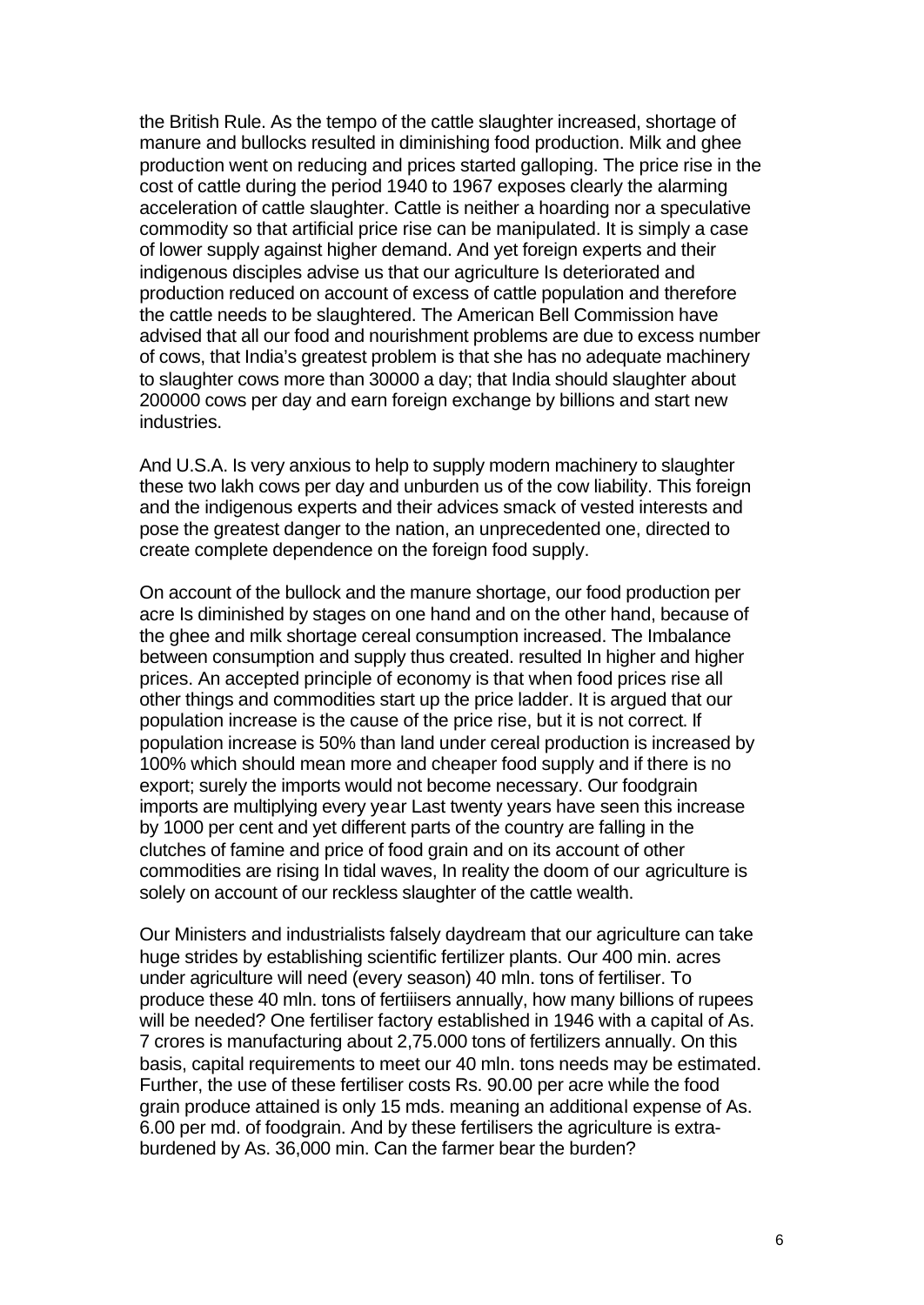And though in the final stage, the burden is passed on to the consumer from where would the farmer produce this fantastic amount even before crop is sown? A further danger to this Impracticable fertilizer idea is its monopoly either in the hands of few foreign and indigenous capitalists or in the hands of the State Governments. Apart from all these, the fact remains that in spite of all the scientific fertilisers, manure is indispensable. Manure is needed to obtain effects of fertilisers. Ten cartloads of manure per acre has to be used prior to the use of the fertilisers. Therefore even taking for granted that all problems in respect of the production and distribution of the scientific fertilisers are solved and these are delivered at the door of the farmers in the desired time, the fact remains that if manure is not available, the entire labour is lost and the fertilizer remains useless.

So it will be seen that if being misguided on advice of the foreign and the indigenous vested interests, we slaughter our cows treating them unproductive (American Bell Commission advises slaughter of the 80% cows) we shall left without manure and all our investments and labour for fertiliser manufacture will be in vain. The country will for centuries not come out of the most unhappy and disastrous era. Further the use of scientific fertilisers needs increased use of water. We cannot provide this. Even after spending As. 1,500 crore on dams, 26% of our population semi-starves for water. On what basis then can we expect to provide the additional water supply to our 400 min. acres necessitated on account of the use of the fertilisers? There are many instances where adequate use only of manure and well ploughed land and no scientific fertilisers at all have yielded 50 to 70 mds. of grain in our country while scientifically advanced countries like America and Russia with fertiliser are not getting more than 15 md yield per acre though we hear loud praises about over abundance of their crops. Does it stand to sanity and justice that we should sink billions in fertiliser plants; burden our lank transport by further 14% and

load agriculture with Rs.3600 crores of added cost solely because we are advised that the cow is unproductive and so be slaughtered. instead of going into all this unending labyrinth of problems; why not feed the so-called unproductive cow at a negligible - completely indigenous cot and in return receive milk, ghee, manure and bullocks, even of negligible value. This way seems more sane and in the interests of the country.

The U.S.A. uses scientific fertilisers; but it has to use manure and probably short supply of manures enforces the use of fertilisers as additive, for their cattle wealth is limited. However, the adverse effect of the excessive use of scientific fertilisers is now being felt in their output as also on the produce. Their crop yield per acre is in no way more than the Indian acre, while the quality of their foodgrain is much inferior to its Indian prototype. Compare their red wheat with our Khandva or Pisi and their red Jowar with our white Jowar. It seems sensible that the inferior foodgrain we receive from America are not specially grown for us but it is the only quality produced there and what they eat is sold to us. Both the U.S.A. and India have nearly the same acre-age under agriculture and produce 100 mln. tons each but because of their population being a third of that of India, the U.S.A. has food surplus. Further their daily diet has a very high content of milk products adding to the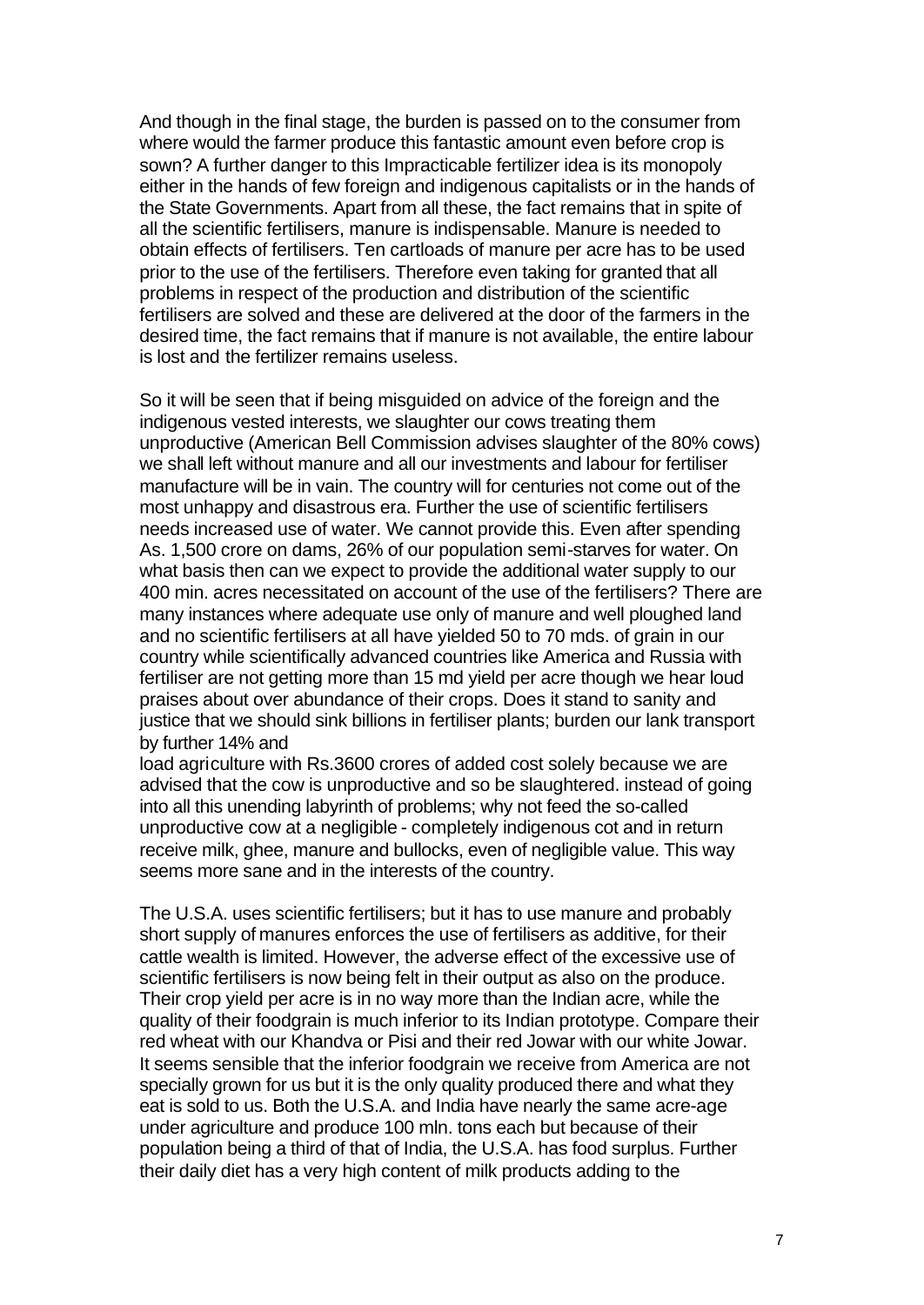exportable surplus. After 1947. the agriculture cost in the U.S.A. has risen by 35%. Progressive mechanisation of the agriculture progressively increased the output costs and deteriorated the quality. We should not remain under a false impression about the vastness or prosperity of their agriculture. If U.S.A. would not increase their cattle wealth on a very large scale, they would never have cheaper or larger foodgrain output. Higher production per acre is the headache for U.S.A. while that Russia is to become self sufficient. lnspite of this fact both these countries boast of improving our agriculture and alleviating our distress. Not only foodgrains produced with manure are definitely superior in quality but also are more resistant to roting. Our foodgrains last for years while the American varieties rot in a few months.

Here it would be worthwhile to assess the part played by the cow in food preservation. To establish a buffer stock of foodgrains is the permanent postindependent head-ache of the Government. To meet famine conditions and provide against war-time contingency, a buffer stock of about 20 mln. tons should regularly be maintained. To preserve this stock the use of poisonous insecticides and pesticides and air conditioned godowns are prescribed. And even after these huge costs the results obtained, are far below expectations. The cheapest and most secure method of food preservation is to mix weight by weight the cowdung ash with foodgrains and store it in containers. Cowdung ash is insecticidal and germicidal, and moreover it absorbs moisture. If sufficient number of cows is available in the country and if rationing and controls are removed, people would store two years requirements in this manner. Fifty years back foodgrains were preserved in this way. What the Government could not achieve in twenty years the people will achieve in two years.

Irrigation by huge dams is a folly. Wells are the only answer. But are we to fit pumps to these wells? Or KOSH (leather water lifter)? If use pumps, we would need 20 mln. engines and 20 min. engine rooms. These engine rooms would eat away fully our entire years cement production as also iron sheets and steel in huge tonnage. And we are miserably short of all these commodities. Moreover all these costs would be on farm produce. Now if we propose to use bullock-drawn Kosh (leather water lifters) for water drawing, no extra costs are added. The bullock will plough and irrigate the land, carry loads and give manure. Mechanised farming involving tractors, motors and pumps, fertilizers and trucks for transport would add very heavily to the costs so that the farmer will never be able to sell his products below the present prices and people can never hope for a relieved and easy life.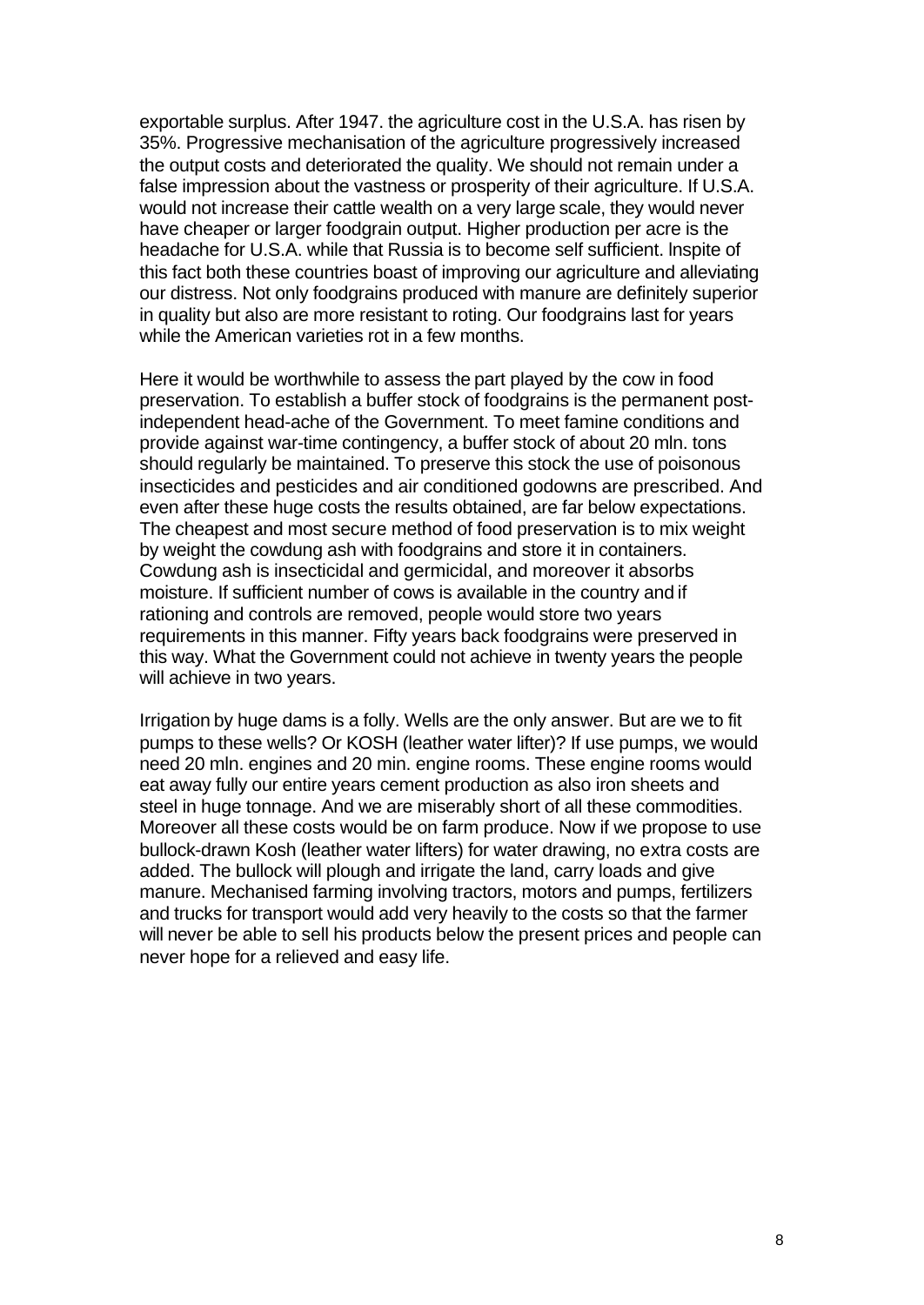CHAPTER 3 - TRANSPORT

Our agriculture and industry produce 100 min. tons of foodgrains, 10 min. tons of sugarcane, 2.2 min. tons of sugar and an equal tonnage of jaggery, 10 min. tons of cement, millions of tons of spices, vegetables and fruits, 5.8 mln. tons of minerals oils, 66.5 min. tons of coal, thousands of tons of tea, and coffee, 50,000 tons of

rubber, 11.1 min. tons of paper and boards, 6.9 min. tons of pig Iron, 4.5 min. tons of steel, 600 min. tons of grass, 6 min. tons of groundnut and a few min. tons of other oilseeds, soap and millions of tons of chemicals, fertilisers, salt and 6.5 min. tons of cotton and equal if not more tonnage of cloth and yam. Agriculture and industrial production aggregates to more than 1,000 mln. tons. This 1,000 mln. tons of commodities have to be transported from fields to factories and from factories to the consuming centres which are spread over this vast areas, and the major bulk of this transport is carried by the bullock. For transport we have 1.21 min. bullock-carts, 3,58,000 railway wagons and 2,20,000 motor trucks. Obviously, if these 12.1 mln. bullock-carts were to be removed from the operation, our transport and distribution system, and as a result both agriculture and industries and the resultant national life, would be in a chaos, for the reason that the railway carries only 180 mln. tons and trucks only 120 min. tons. whereas the balance 70 per cent, or 700 mln. tons, is carried by the age old bullock-carts. Therefore it will be seen that if this poor bullock is done with either by slaughter or by negligence, nothing but chaos will result. And yet we are moving in this direction simply following the advice of the so-called experts (both foreign and indigenous).

Slaughter your cow, and your bullock supply is slaughtered.. Neither trucks nor railways can be built up to replace this transport for obvious economic and technical reasons, roads and so on. Even if we plan and carry out the mechanised transport (a remote possibility) would our farmer be able to bear the cost of such transport? Instead, if we only export the diesel only expected to be consumed in such eventuality (of total mechanised transport) we will earn enough foreign exchange. Instead of adopting the right way if we slaughter our cattle which actually are much lesser than required, we have no alternative but to face a nationwide unprecedented famine and chaos.

let us examine further the price on account of cow and bullock shortage. A farmer grows food in his field If he has bullocks he would bring his produce to city in his cart and therein he incurs no extra expenses. But once we slaughtered bullocks, his produce has to be transported by truck and of course the cost thereof, resulting in higher price of his produce, will be borne. Ultimately by the Consumer Price-rise results, and transport by trucks would at every stage go on adding to the costs so that the farmer can never sell his produce below the present rates and the poor millions ground in the price mill may never hope for a respite and for an easy and ample life. This is not imagination, it is a fact based on careful study.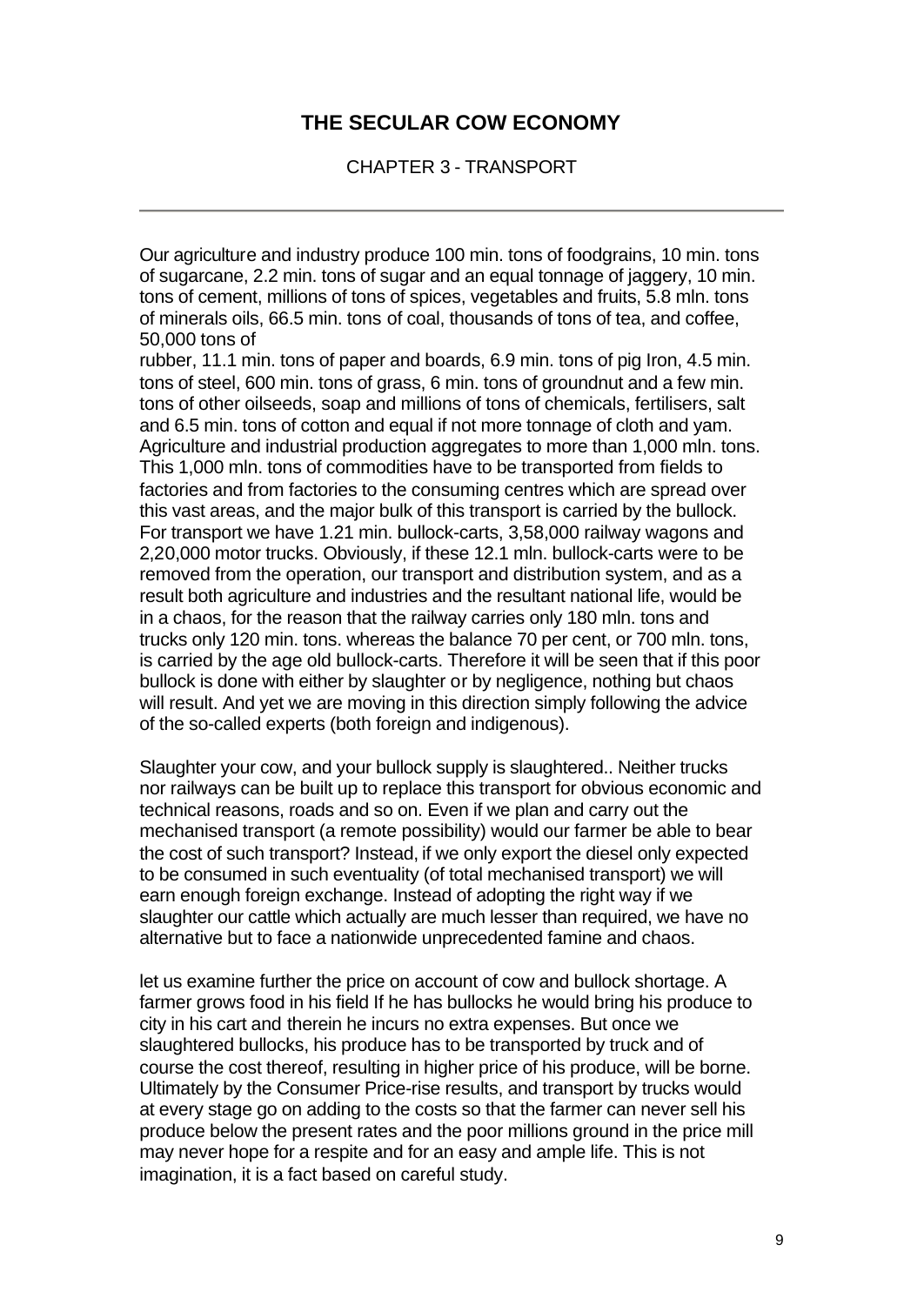As we have seen our agriculture depends upon the cattle and its removal does not seem possible even in distant future. Our food supply from ploughing of the field to the delivery of grain at our home depends on the son of the cow, the bullock.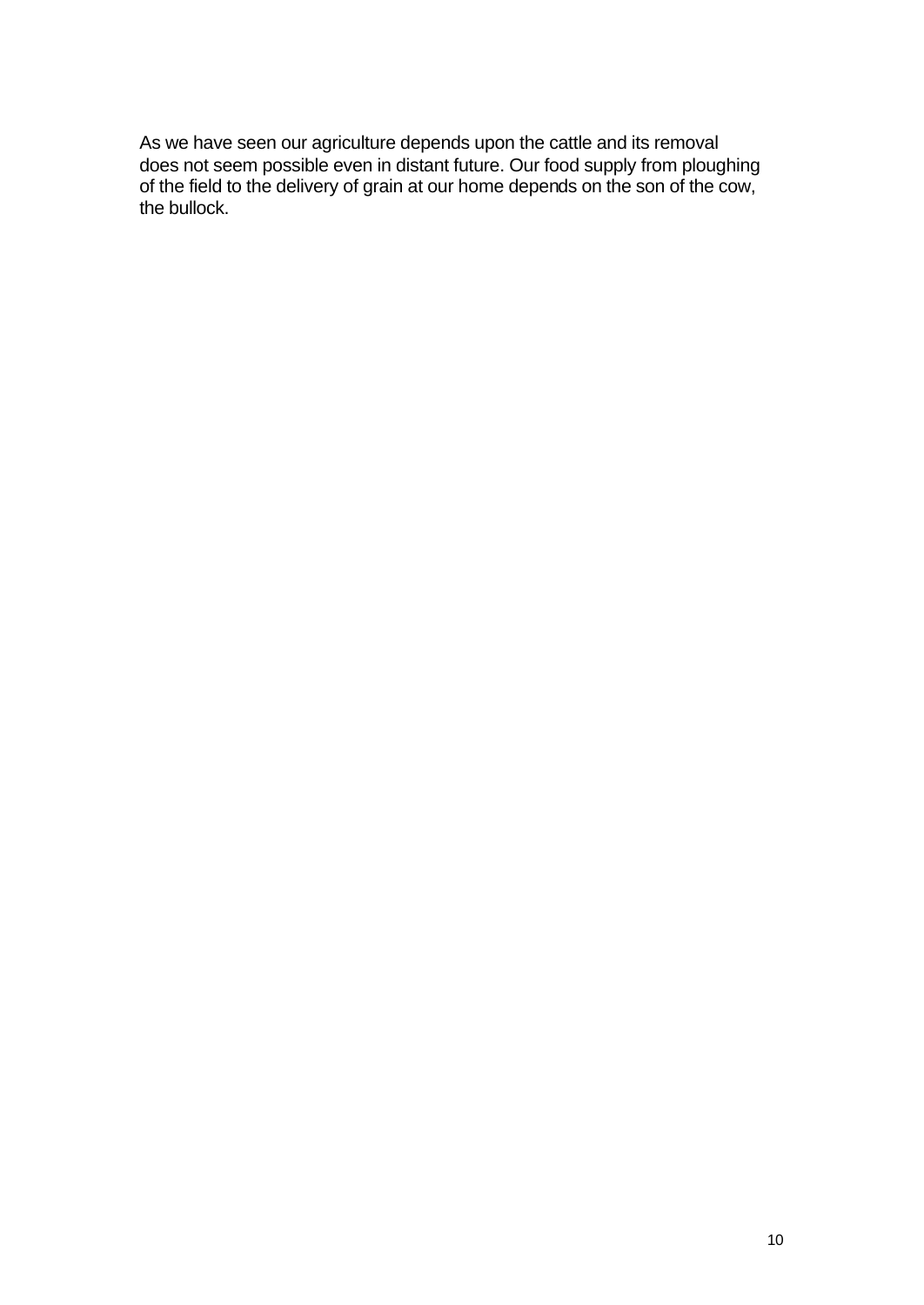CHAPTER 4 - NOURISHMENT

Milk is an essential nourishment and even a reduction of its quantum affects the people and therefore the nation adversely. Total deprivation is suicidal. Before the first world war army recruitment required minimum 45 chest measure. But during the passage of time since more and more cows were slaughtered, reducing thereby milk and ghee availability to the people, the construction and physique of the Indians deteriorated so that today the army has to accept recruits with minimum 29 chest. New Zealander consumes one gallon milk per capita and hence New Zealand has proved to be the sturdiest and the strongest soldier during the last world war. Per capita milk consumption in America is 5 lbs. while in Britain it is 2½ lbs. The British Medical Council has prescribed minimum two and a half pounds of milk per man for him to keep physically fit. Provision of two and a half pounds of milk per capital four our people, would need 1250 m.lbs. of milk per day. To obtain this quantity of milk we would need 62.5m. milch cows and an equal number for dry period replacements averaging 20 lbs per cow. However against our need of 125 m. cows we have today 54 m. cows and 49 m. heifers. Most of the 54 m. cows give less than 3 lbs. milk a day and possibly less in the case of about 80% of the cows. Because of this reason along their slaughter is unwarranted; and if they are slaughtered the entire social and economic life of the country would be disorganised and in a mess. Moreover, if not for milk, even for the fuel and the housing (as would be seen later) this low yielding cow should not be slaughtered as thereby the people — the villagers would be left in a most helpless position. Such cow, though of negligible value in respect of milk-yield, amply justify their existence as being very profitable to the nation in respect of the cow-dung fuel to the villager; manure and most important the bullock they could give. These forty million cows in their life time would give 200 m. bullocks valuing Rs. 50,000 M. on the present lowest market value. Further this class of cows can be developed and improved to give about 10/12 lbs. of milk per day in about 15 years time, and forty lbs a day in further 15 years. Instead of adopting this sane way if these 40 m. cows are slaughtered, then crores of Rupees worth milk powder and condensed milk shall have to be imported annually for our children, pregnant women and the sick only. Higher prices may be demanded in our such dire need and moreover we shall yearly lose 65 m. tons of cow dung. A life of 15 years for such cows would result in a loss of 972 m. tons of cow dung amounting to loss of fuel to the villager, manure and 12,000 m. lbs. of milk."

A pregnant mother has to have milk. In cities owing to short supply of milk, calcium can be injected, but what will be the plight of 82% village population' There are no injections, no doctors and no nurses. And these people have no money to buy injections and to pay for doctors' services even if these could be available. For them milk is the only valuable source of nourishment. The health of the country, already deteriorated, would be racked to pieces. We have seen the milk requirements of other nations' and there seems no sense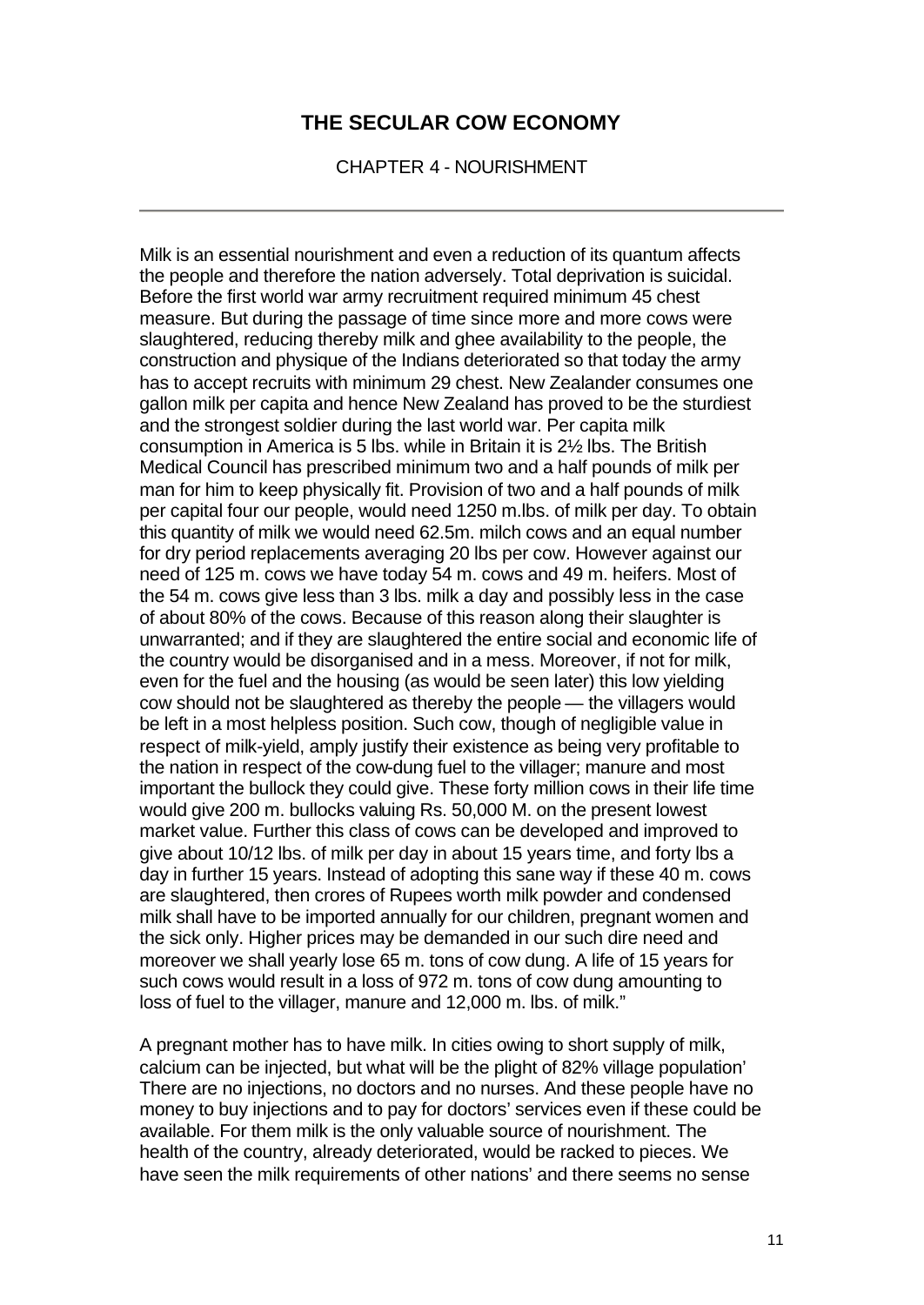in disregarding their cows and depriving our children and mothers and sick of this precious and sole nourishing food.

We should fix minimum per capital requirements of foodgrains, nourishment, clothing and housing and should see that this minimum is maintained. Otherwise the Independence is of no avail to the common man. Per capital American consumption of nourishing food is one ounce of butter and 1 ½ ounces of fat. Fatty foods are essential to body and insufficient quantities open the door to many diseases. Against the American nourishment standard if we accept only half the quantity, we need half an ounce of ghee or Vanaspati Ghee and one ounce of vegetable oil.

Provision of half an ounce ghee per capita would need 19 min. cows only for this purpose. (on estimation of 10 lb milk per cow). These 19 mln. cows would mature 3.8 mln. acres of land to yield 76 min. tons of jowar and bajri and the stalk of these corn plants would well feed these cows. The by product, butter milk would be 380 mln. lbs. Both ghee and butter milk would save 2 ounces of foodgrain per man. This health giving butter milk would reduce the incidence of sickness and illness.

Now instead of pure ghee, if we were to provide Vanaspati ghee the requirement would be 255 mln. ounces or 6975 tons per day. Today we produce 1000 tons. (Here we do not propose to go into its demerits on human health and consider it only from its economic aspects). Our dehusked groundnut production is 4 min. tons which quantity if fully crushed would give 1 .6 mln. tons of oil. (Of course we do not crush entire production of groundnut). To get this daily production of 1000 tons of vegetable ghee we use 375000 tons of the oil annually. To get daily 6975 tons of vanaspati we would need 2.6 mln. tons of oil annually. For this purpose only 9.7 min. tons of groundnut will have to be harvested and the area under groundnut crop will have to be increased six times. The result would be so much less acreage for foodgrains. The loss of foodgrains on account of this sixfold acreage under groundnut would be of such a magnitude that the deficit cannot be made up with any large scale means of whatever nature. Then again the transport problem arise. These 9.7 mln. tons of ground have to be transported from fields to oil mills and more than two and a half min. tons of vegetable ghee to be returned to villages. This would further load our already over burdened poor transport means to a cracking point. Above all these vanaspati supplies will be monopolised into say, a few capitalist hands, and the entire nation would be at their mercy as to the prices they would extort from the people. The profits of these 2.5 mln. tons of vanaspati will be shared by only these few capitalists whereas the distribution of the profits of pure ghee will be amongst more than one Iakh MALDHARIS. Decentralisation of the production of ghee between these one lakh people would doubtlessly be a curb to any price rise by them for hoarding would be beyond their reach. Further, because of production being in the consuming areas themselves the transport has not to carry extra burden. Also one Iakh of the Indian citizens would earn their bread in an honourable way out of the ghee production as against a few hundred employed in the vanaspati ghee industry. Industry is for people and not people for industry. Vegetable ghee factories' uproar of loss of investment should be ignored and the factories be scrapped if other uses cannot be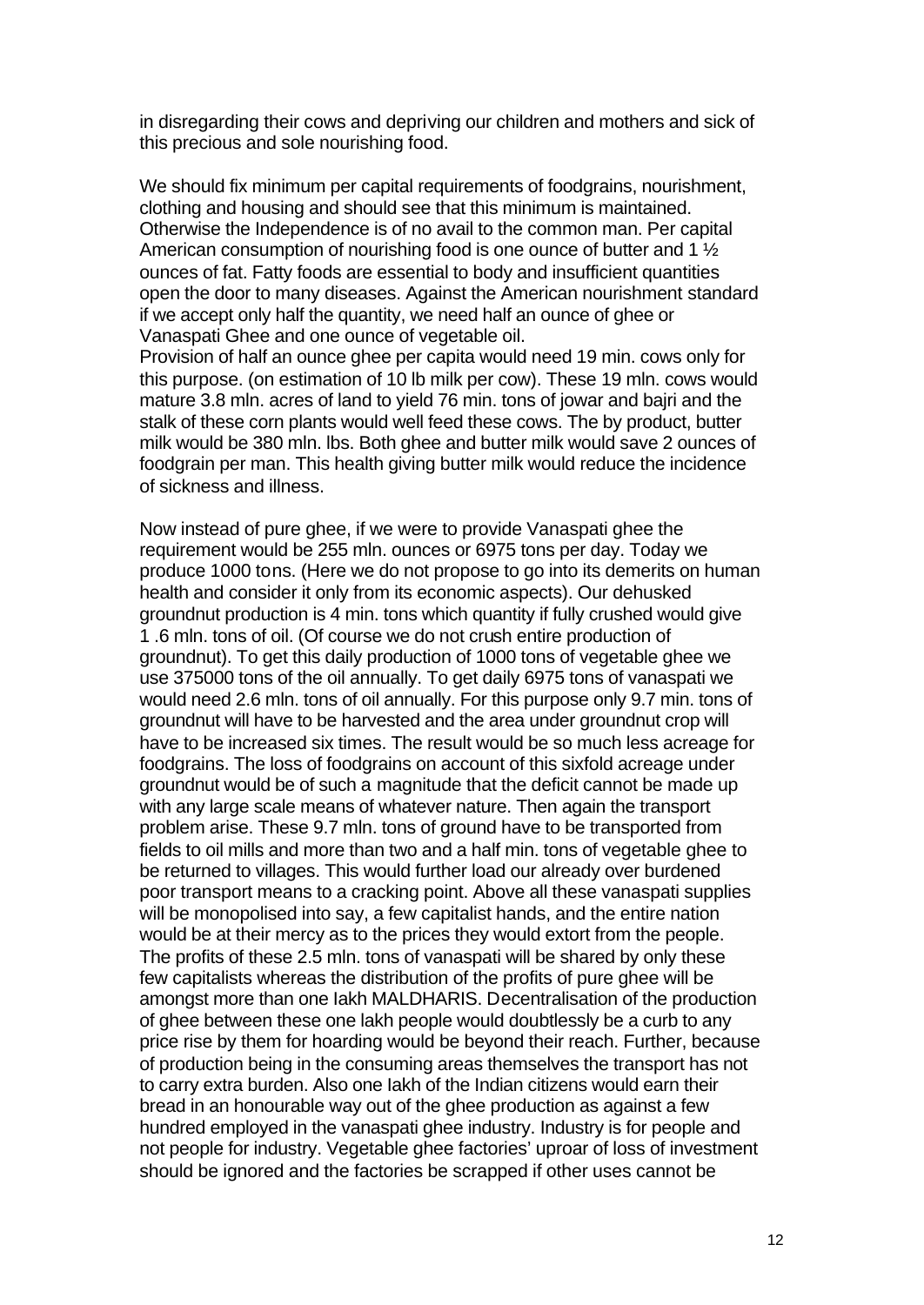#### found.

There are a few instances to show that the cow slaughter brings about price rise while cow protection and propagation would actually and effectively counter act it as also bring ease in life of people. To put it in a nutshell, pure ghee is socialism, while, vegetable ghee is capitalism. Moreover it is obvious how pure ghee production instills healthy national economy while how the vanaspati production gnaws at the very core of the national life.

Now let us consider edible oil. One ounce per head per day would need 52,00,000 tons of oil. Industrial requirements are not included in this figure. This quantity of oil would need crushing of 12 min. tons of groundnut, which if crushed at mills would involve transport to cities and back resulting in added cost to consumers and added load on transport means. More damaging to the consumer interest would be the resulting monopoly in hands of the few hundreds industrial crushers, and these wealthy gentlemen by whatever means would keep the prices higher, the Government remaining helpless, onlooker and people being stripped. In some areas artificial shortage may be created by hoarding resorted to by these speculators while in others by zonal restrictions. This is happening today. The profits of the entire oil industry will flow to the bulging coffers of these few hundred individuals exploiting the common man. How do we reconcile this aspect with our avowed socialistic pattern of the society? Further elaboration on oil prices does not become necessary for the fact that people of all the States have experienced to their cost that in spite of lakhs dt tons of oil production and despite the fact that about 50 per cent of the people cannot afford to buy oil, the prices are soaring higher and higher and one or the other state is always in the grip of oil shortage

If this situation is to be counter-acted effectively and the prices of oil have to be brought down, we shall have to seek the assistance of the bullock. Gandhiji always preached that production of a commodity should be in the area it is consumed. The entire produce of oil seeds should be crushed in the traditional Bullock-ghani, in the areas in which It is consumed. Each village should have sufficient ghanis in proportion to the local consumption of crop. Having fulfilled the local requirements, the surplus should be carried by bullock carts to the nearby cities. This would put an end to hoarding, by decentralization of production and distribution through small traders and so would check price rise. Such production and distribution would reduce adulteration to the minimum and provide earning to the lakhs of ghaniwalas and small traders and the profits that the vat oil industry Is pocketing would be distributed among these lakhs; instead of among the few millionaires.

This switch over to ghani would need 6,70,000 ghanis and 13,40,000 bullocks, apart from those required for the transport. Mechanised oil crushing has gifted us with artificial speculative hoardings and resultant shortages, zones, tax evasion, price rise, and such harmful legacies; whereas bullockoriented industry would lower prices, provide living and employment to millions, create a fair distribution of the commodity, and distribute the profits amongst the people reducing their economic and mental strains.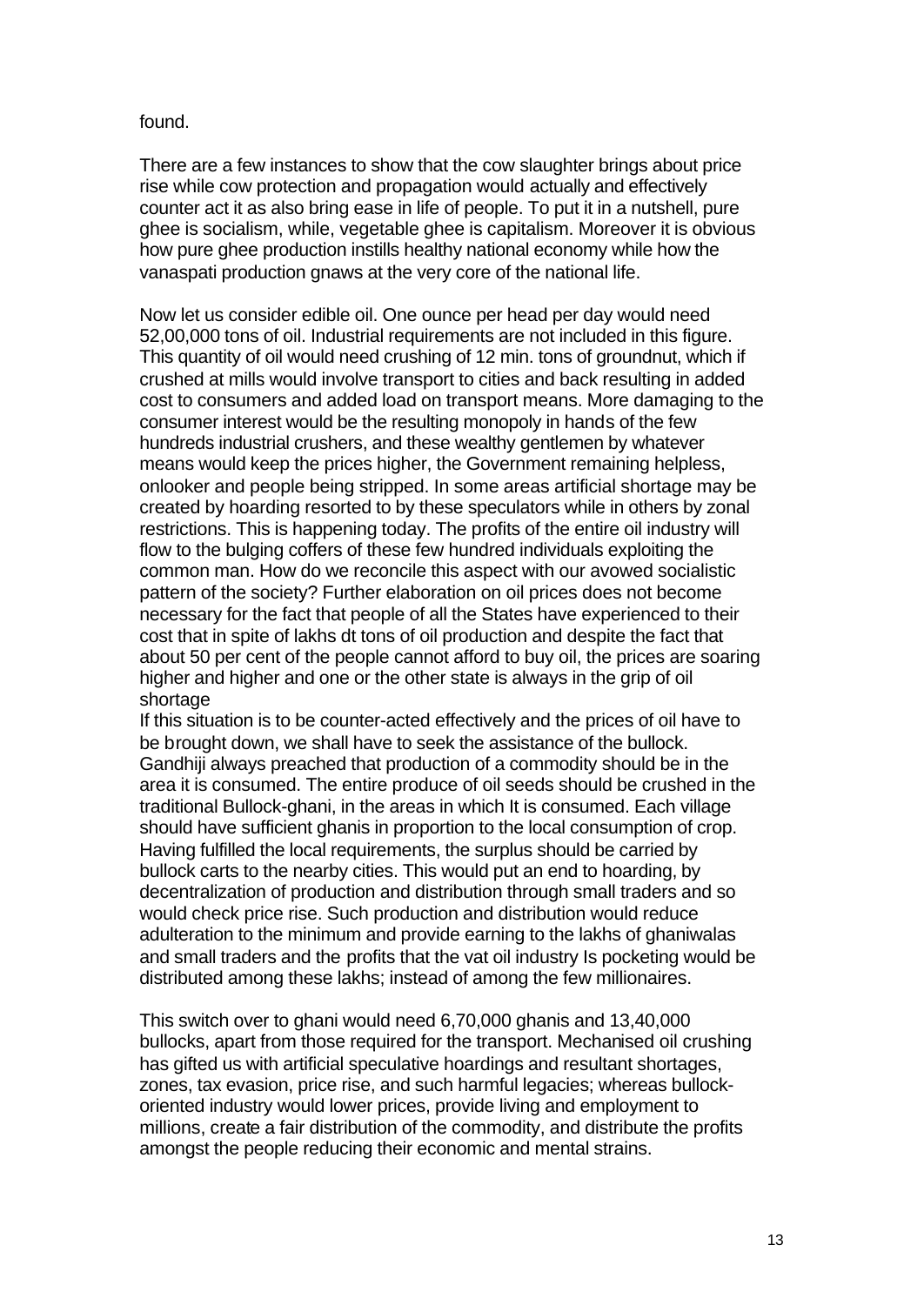If on account of the cow-oriented economy, the people were to get cheaper and better foodgrains, sufficient ghee, milk and buttermilk, oil etc., their life would be easier and ample and free from worry and their health would improve adding to their capacity for work. As a by-product the drugs and medicines thus saved can be exported.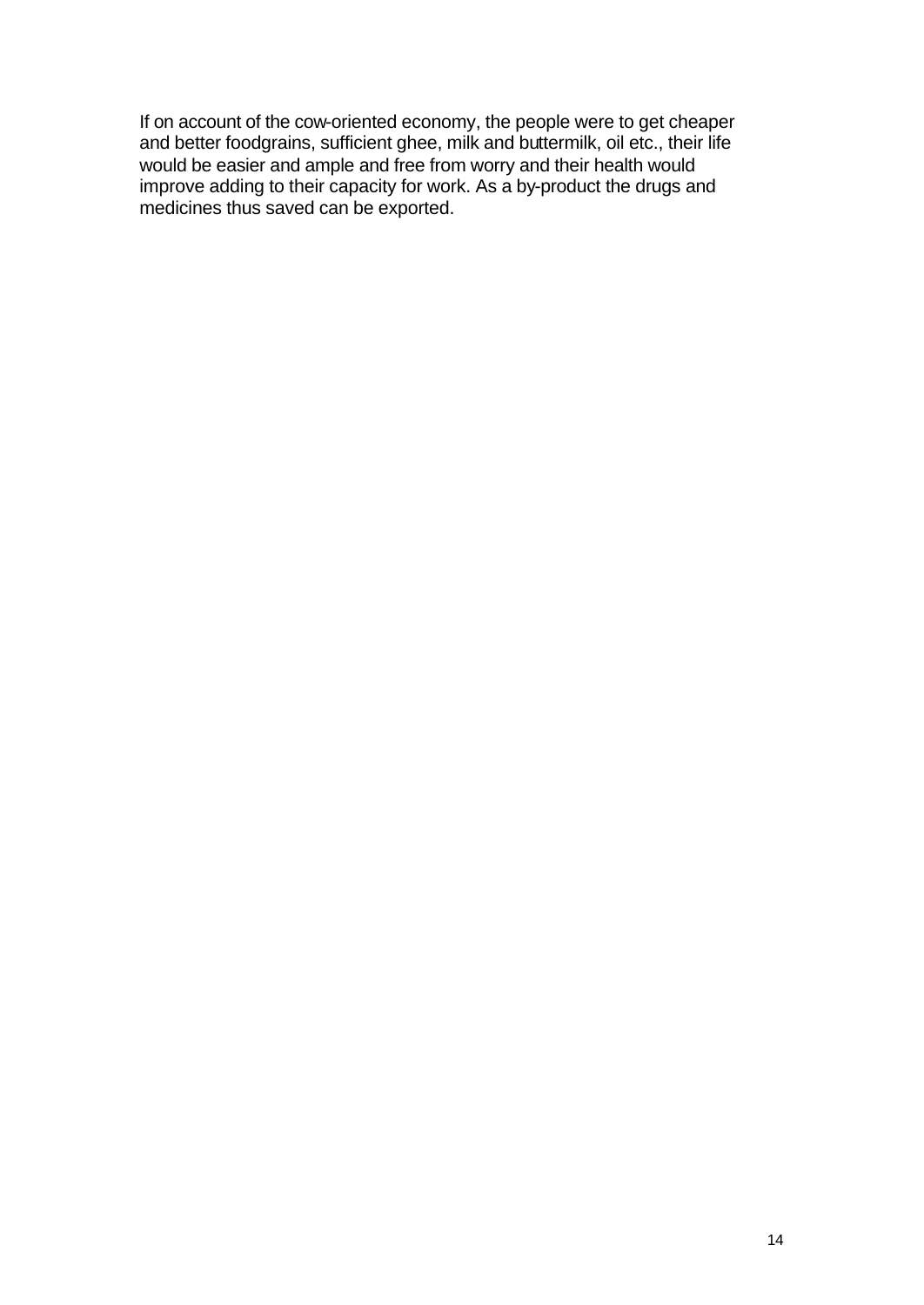CHAPTER 5 - FUEL

In our villages, the traditional cow dung cake along with firewood is the common fuel. In cities like Bombay if electricity or gas is not available, may. be on account of strike or damage to the plants even for a day than what disorder and discontent life hell is created. Then if these 575000 villages are deprived of their only source of fuel what would be the result? Even the thought is staggering.

Life needs cooked food. For 82% population of India in villages, kerosene gas or electricity is neither available nor within the villager's means. For them the only economic and easily available fuel is cow dung cakes and firewood. Gas, electricity, kerosene and coal are costly and in difficult supply in cities. The situation in the rural districts is still more difficult. Possible 75% of the villagers may not have seen most of these. To them the only available fuel is cow dung cakes. Before slaughtering cows, we should think in what untenable position these 82% will be placed into.

insignificant though this problem would appear at first, its ramifications are nearly attaining nation wide grave complexities. If appropriate steps are not taken in time, the day may not be far when imports of bread and biscuits would be necessitated for want of fuel to cook. We have six types of fuel available, namely, electricity, gas, kerosene, coal, wood and cow dung. Electricity and gas are city luxuries because we have no means to plan these within the reach of the 566888 villages and huts. Even if these were possible from where would the villager meet its costs; when for him to get two meals a day is a problem? In cities like Bombay kerosene supplies are short so that eight hours queues is a day-to-day affair then, from where are we to feed these villages? To most of the villagers kerosene even for night lamp is not available and they go without night lamps.

Thoughtless use of wood and coal as fuel has result in depletion of jungles,; producing water shortage.

River bed filled by falling river banks denuded of trees shallows and dries rivers, causing both water and wood shortages. We are at the dangerous juncture where if we do not develop our jungles the entire country would turn into a desert.

This leaves us with cow-dung cakes. Easily available, of this we can meet the demand if simply the cow population is increased. For such fuel requirements we would further need 80 m. cows, and if these cows were to give us 5 lbs. of milk, a lb. per capital supply can be assured.

This milk supply would save 2 ounces of foodgrains per head, annual saving being 8.55 m. tons. Cow-dung cake ash becomes a very good fertilizer."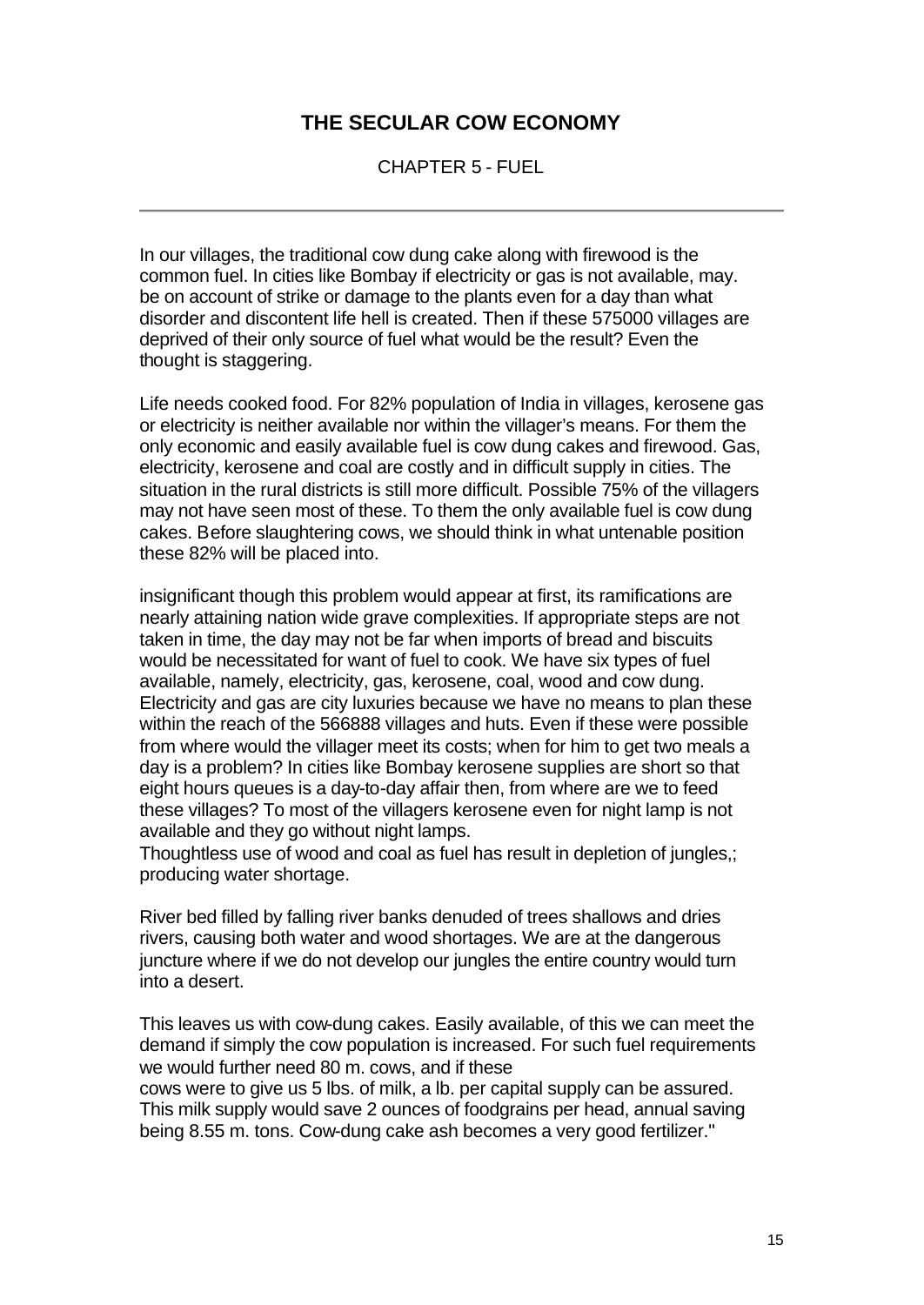CHAPTER 6 - HOUSING

Before our own eyes lakhs of human beings live on footpaths unprotected from rain, sun and told, their life a howling hell. Deprived of nourishment, education and reasonable upbringing; their children grow up in the gutters. Millions of the middle class society live in tottering tenements always in tear of a live burial. The solution to this problem has so far eluded all state governments and municipalities. Housing society schemes have provided buildings for a few thousands only. And not even a full one percent of the footpath dwellers can afford living in these costly houses.

Villagers having lost their independent small trades and professions as a result of mechanisation, to escape from the increasing grip of shortages created by rationing, zonal restrictions and controls, rush to cities to earn bread. In the cities their only resort is footpath, a life-hell. We dumbly witness this tragic downfall of the Indian culture and religion. Nobody says a word against this. Nobody seems to have an answer to this most uncouth and degrading predicament of human life settlement of this ocean of human beings has to be found. Deprived of any human facilities, their children either succumb to many sicknesses or, if they survive they add, to the growing antisocial elements. If this process is not checked in time a large section of such anti-social roughs will form in the society endangering the very existence of the cultured and good and the entire Indian culture and religions would face extinction. At such a stage, this internal devouring monster would get beyond all control.

There is only one answer to this: a nationwide earnest for adoption of the cow based economy at all government levels and its serious implementation with a view to return this vast millions to the villages, providing them housing and employment.

At the time of building of the Bhakra-Nangal Dam, the Government proudly announced that the Aryans of Rigveda times did not know even to build a house where today a dam of the vast magnitude is built. The officials seem to have only heard the name of Rigveda. Even a volume may not have passed under their eye. Therefore how would they know that the Rigveda describes five types of houses, in detail. namely, those of stone, of bricks, of wood and bamboos, of cow-dung and mud and of tree leaves. Choice of housing should be in consideration of time, financial reach of the people concerned, the circumstances and climate. Our cement production is tar below to suffice buildings for all the required houses. Nor can people afford cement built houses. Of the annual one crore ton cement production half has to go for defence purposes. Cement shortage impeded defence constructions of Rommel, enabling Montgomery to break through the German lines in one onslaught. Therefore defence requirements have to be met on priority. A large bulk of the balance would be consumed in large houses and roads, and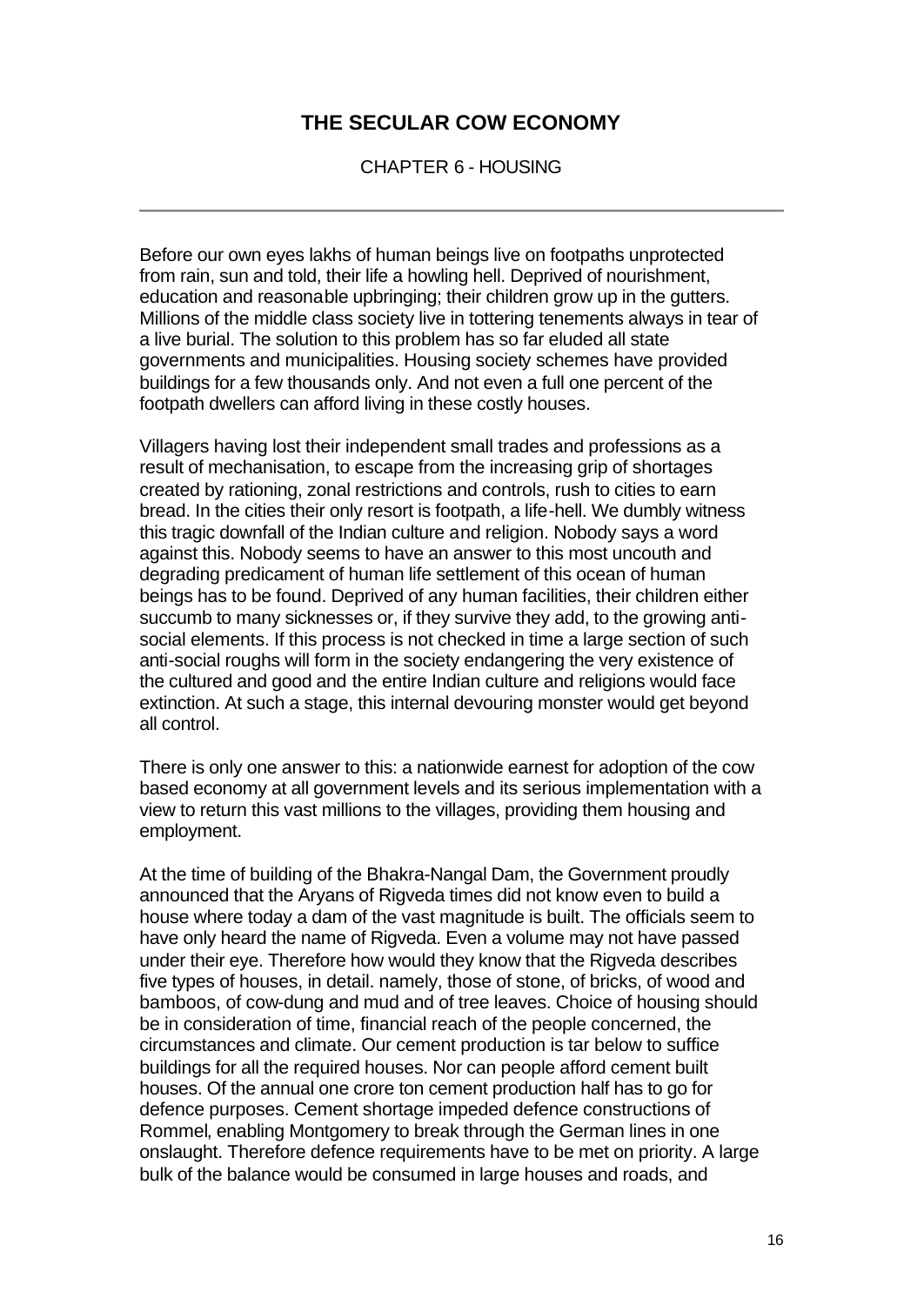industries, leaving a negligible surplus for people's small dwellings. Are we to allow these unhappy millions to rot on footpath and gutters for the next fifty years? And where is the guarantee that at the end of the fifty years the cement supply would meet total requirements of people's dwellings?

Therefore we should adopt the practical and sensible way of providing cow dung-cum-mud dwellings. more suited to the climate, necessities, circumstances and most important to the finances of the people of our country. Cement structures demand repairs in about five years time while the garmati, dwellings need a fresh wash with the dung and earth carried out by the owner involving no monetary expenses. Two to three hundred years old structures of this combination of clay and cow-dung survive today. It is seen that even the housing problem can easily be solved with the help of cow. Villagers do not get dung on account of the cow slaughter and so cottages are also not available to them. Housing requirements of the country is 9.3 min. in cities and 56.1 min. In the rural area. To provide one room dwellings to the villages only would need 170 min. tons of cement and our annual cement production is only 10 min. tons. We cannot wait for generations to build cement structures. This mud-dung dwellings would require dung of 6.30 mln. cows and with this the entire rural housing requirements can be met and comfortably solved.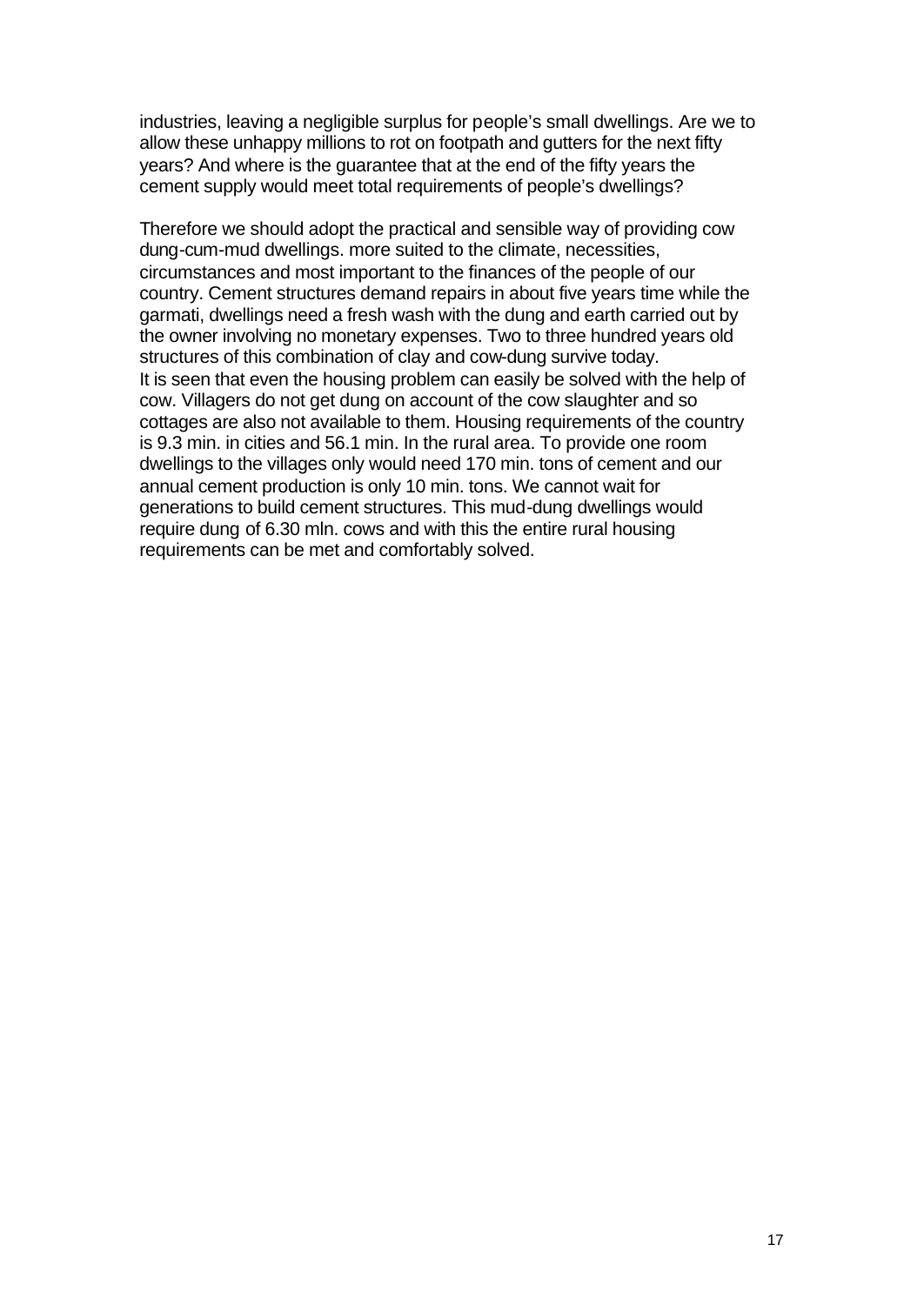CHAPTER 7 - FODDER

One of the arguments by the cow-slaughter protagonists is that when man does not get food from where to feed the cow? Conversely, feed cows and keep them alive and allow men to starve and to die. This argument is clearly misleading and false for the fact that men do not eat grass and cows do not eat rice, dal and chapaties. Obviously men's food interests do not clash with that of the cow. We grow Jowar and Bajri and men eat grain while cows its kadab (decapitated stalk). Our food interests are interdependent and correlated. The root of our food shortage is in the cow shortage. We have seen that if the cow is not there how adversely, to the disastrous limit our commerce and industry, our agriculture and health are affected.

The difficulty experienced in feeding cows is due to the fact that our agriculture is industry-oriented and not food oriented, which means that instead of meeting human needs, the agricultural priorities are made to serve industrial needs. For example, groundnut is sown in 2.40 crores of acres, yielding 16 lakh tons of oil. To get, this 16 lakh tons of oil til sowing needs only 60 lakh acres. But til oil cannot be converted into vegetable ghee. Therefore, til is neglected by the farmer because the industrial consumer, the vanaspati ghee manufacturer would not buy this, as also the farmer is encouraged by the Government to produce groundnut. In fact til sowing would not only create a surplus of 1 .8 crore acres of land for foodgrains, amounting to 45 lakh tons of excess food, but would benefit soil, it not being deteriorated as in the case of groundnut cultivation. Further, til-oil-cake is the best food for cattle. In India rice eaters are about 16 crores as against 32 crores of wheat eaters. For this wheat eating population 8 crores tons of wheat plus a further stock of 3 crores tons for famine and war contingencies, totaling to 11 crores of tons has to be provided for. To meet this tonnage, 16 crores acres have to be under wheat (our present land under cultivation cover 40 crore acres). There is no alternative but to achieve the target. Huge dams and fertilizer factories have, instead of helping towards this target, actually retarded the progress. Therefore 16cr. acres should be allotted for wheat sowing only. Of these 32 crores wheat-eaters about 6 crore are Jowar eaters, 3 crore Bajri eaters and 5 crore maize eaters. Now jowar, bajri and maize are kharitf crops while wheat is a Rabbi crop. Khariff crops will yield 5 crore tons of food grains alongwith 140 crore tons of kadab (stalks). Immediately on harvesting kharif crops gadab should be sown yielding

100 cr. tons. This gadab is also a good fodder and dried gadab is a good fertiliser. The same land can then be utilised for wheat sowing, yielding 5 crores tons of wheat.

Sixty-three crores cows will need 175 crore tons of grass and sowing jowar and bajri only we get a grass yield in excess of this need. Further by developing graze fallow lands an additional 100-150 crore tons of grass can be made available. If the people's need of one ounce edible oil is met 6.25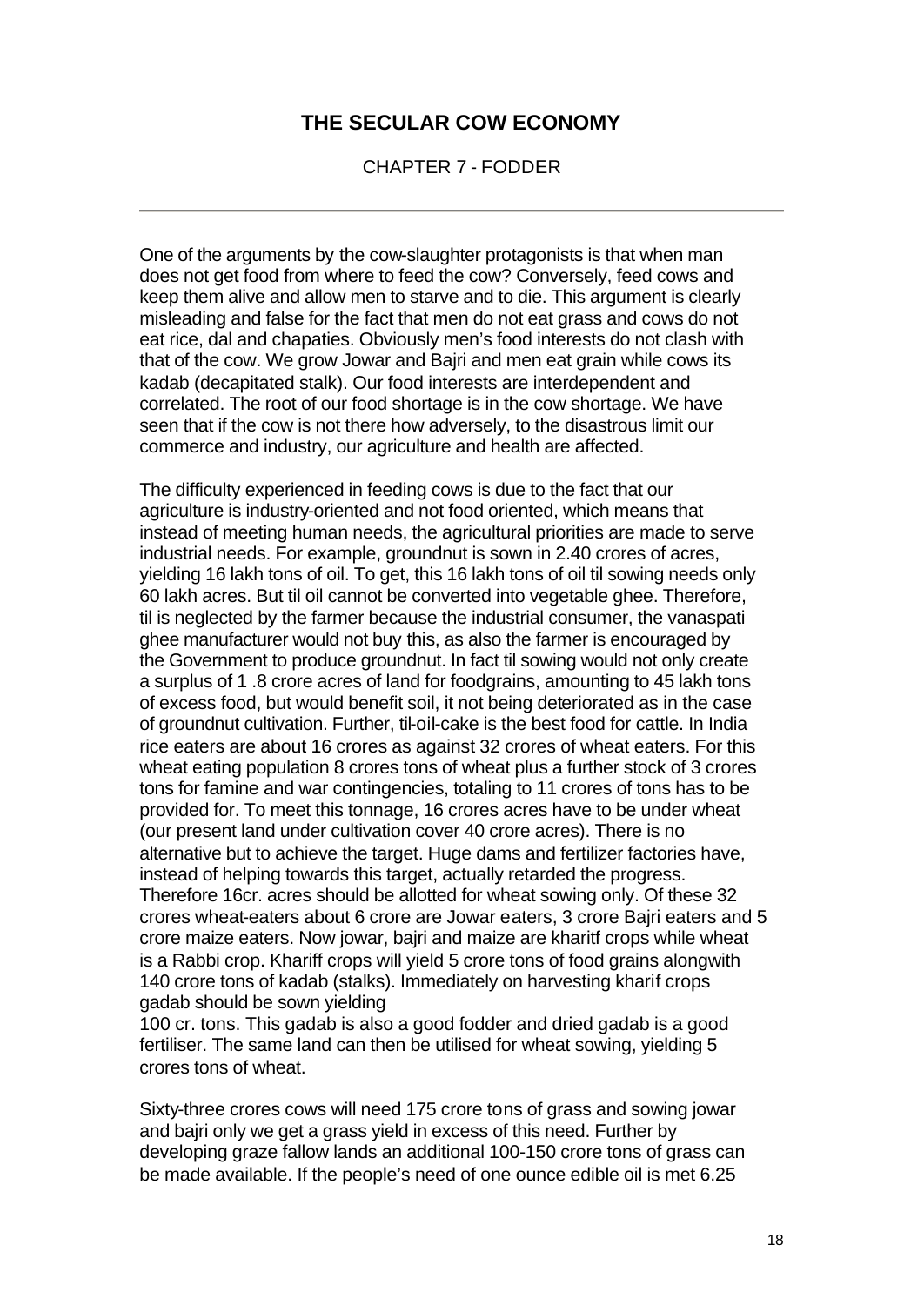crore tons of oil-cake would be available. Twenty-six Iakh tons of cotton seed is produced, lakhs of tons of jowar is produced and having procured sufficient manure and bullock supply for farming our foodgrain production would rise threefold. With such huge food production the cattle fodder does not remain a problem at all. As a matter of fact we would have fodder in surplus. Along with this, because of superior quality, world markets would willingly pay higher prices for our foodgrains. To achieve this, first of all vegetable ghee production should be totally banned. On our agriculture, cattle and the social economy vegetable ghee has deadlier effect than even atom bombs.

AICC held in Ahmedabad under the presidentship of Late Shri Purshottamdas Tandon passed a resolution to ban completely production, sales, imports and exports of vegetable ghee. This step was in the right direction but for whatever reasons it was never enforced.

The figures above should satisfy the reader that cattle feeding is not a problem at all for us but if we do not completely stop the slaughter of the cow progeny our already difficult food problem would aggravate into the question 'What will men eat?' and our rulers will recommend meat and fish eating duly supported by foreign experts; inspite of the fact that fish diet accelerates population growth.

Today we have only two alternatives: Prosper through propagation and development and improvement of cattle, OR destroy cattle and perish yourself.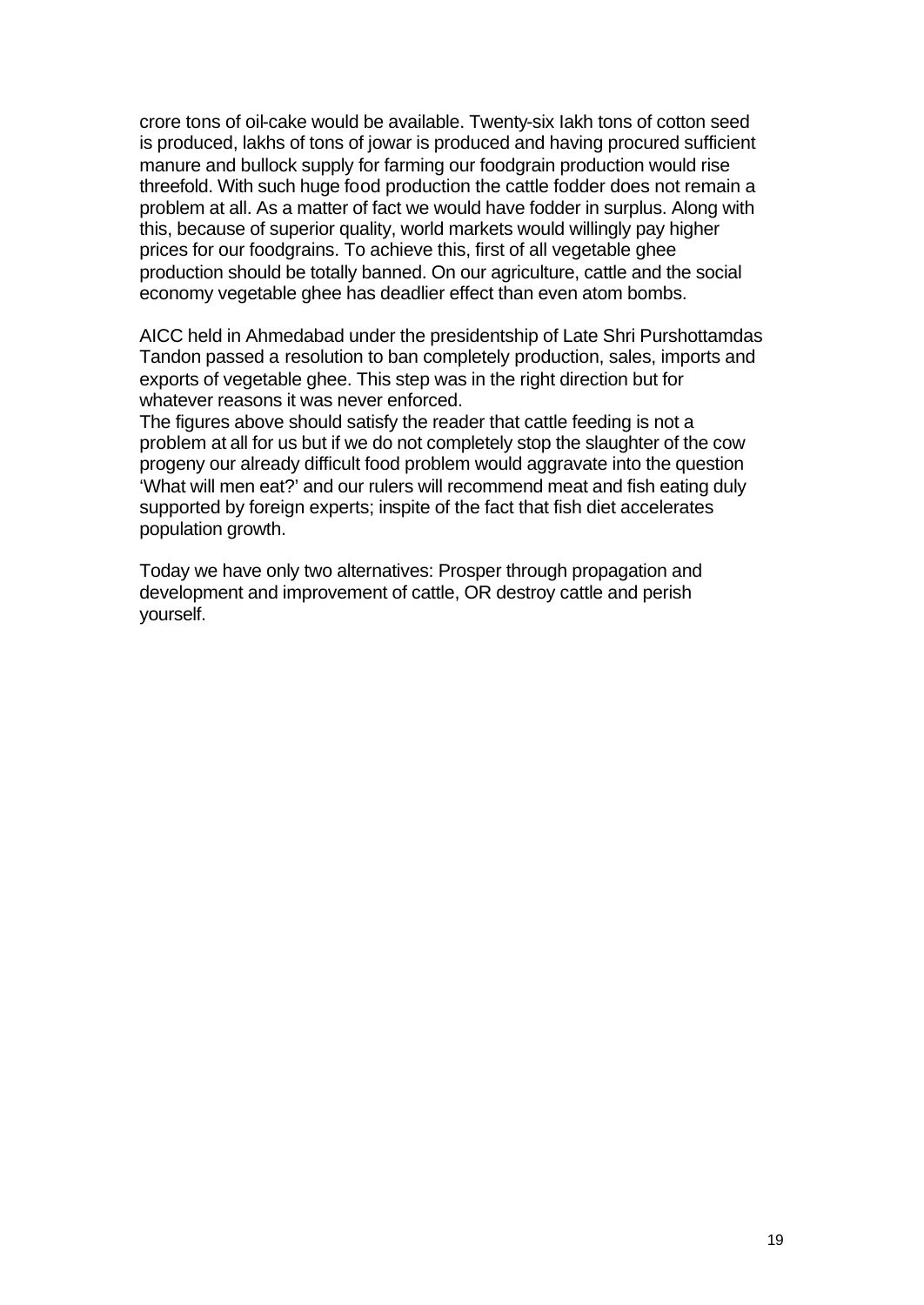CHAPTER 8 - DEFENCE

Now let us consider the impact of the cow economy on the defence of our country. The atom bomb is the gravest danger to the very existence of the mankind. Even the USA and Russia fear its outcome. So far no defence is invented against atomic explosions. The Indian Government expects an atomic umbrella from the Atomic Powers. But this provision is not protective, and seems impracticable and purposeless. Manufacture of the atomic bombs does not provide protection against atomic bombs. It is only a deterrent, as the invading nation fears return attacks. But in the eventuality of an atomic umbrella or possession of the bombs. The atomic umbrella would necessitate the furnishing powers' installations on our land and it can in return rain, fire on the enemy territories but cannot defend us from destruction. And China cannot be deterred with atom bomb. Our development structure if viewed with sound sense and defence potential, would be found to be very defective. All our industries are localized from fiscal considerations only and in disregard of defence planning. In all industry-saturated areas peoples' hardships are very great in respect of housing, supplies water and transport. Now suppose we are invaded by China and Pakistan. By enemy air raids industrial centres like Bombay, Ahmedabad, Calcutta, are destroyed while armies are fighting on battle fronts. This would immediately result in disruption of supply line. Both army and civil life would starve of essential supplies and chaos all over the country would result in our defeat. Germany lost both the world wars solely on account of her supply line being hit. During the first world war, the German armies were spread over very vast French territories led by great generals like Hindenberg and Leudendort and yet they were beaten solely on account of food shortage. At the end of the second world war the German armies were intact but the Allied aerial bombardments destroyed their industries and distorted supply lines and ushered in the German defeat. We should learn a lessor from these facts. Our country is so vast that if decentralised economy were implemented, even the retreating armies from the battle fronts would not impair or damage the national life as the distribution of life's necessities would remain unimpaired and uninterrupted. Railway and Motor trucks would fully be spared for military demands only. Decentralised economy implies the cow economy. In this decentralised economy large cities are not very important; it is the self sufficient villages and districts which are really important radiating power and strength to the entire nation from end to end. The creation of such self sufficient units is of vital importance, units not dependent for smooth running of life on any outside help. Such units cannot be destroyed by atom bombs. review the Indian History of many centuries. Alexander, Huns, Sythians, Timur, Mahmud Gazni and Ghori, Nadirshah and Ahmedashah Abdali came like typhoons blowing destruction and went back. Large cities were burnt, looted and massacred and these invaders carried away fabulous wealth. But the Indian prosperity and wealth did not recede nor did the inherent strength of the country ebb. Because the heart and soul of Bharat was throbbing in villages. Her industry was humming under each roof in her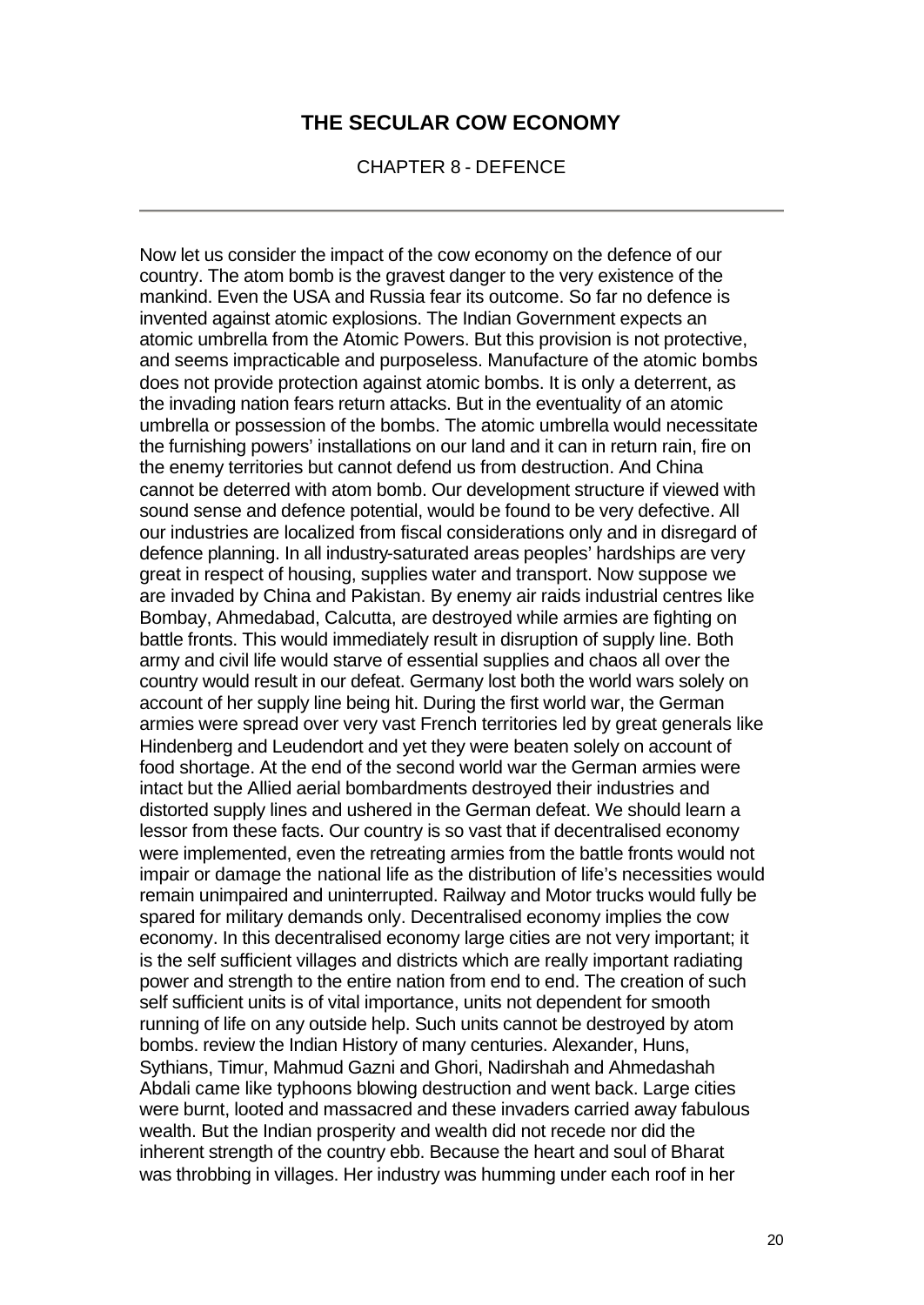villages. And all this power and strength and culture and dignity were symbolised in cow, for the country's economy was woven around the cow. Every palace and every hut had a cow tied to its life and the foreign raiders were not able to pierce or damage this power, generated in such a vast land in each dwelling. But the British penetrated the truth; the root base of our strength and power. They slaughtered the cow and broke the cow economy; hit the villages and developed the cities by establishing industries. With this our prosperity departed and poverty stepped in. Cities cracked villages and city thronged people were sucked dry by the vested interests created by the industries, reducing us to the plight we are in."

The temptation to atom-bomb Bombay, Calcutta, Ahmedabad and Kanpur is very difficult for the enemy to resist but what would he benefit by bombarding villages in the rural vast? No power would be foolish enough to squander away atom bombs on villages to destroy meager life and few huts. The atomic armour of both Russia and USA deters each against the other. But China fears none. Russia forced the British retreat on Suez Canal by atom bomb threat in one warning but neither of the top atomic powers have been able to impose even a streak of fear in China because the Chinese strength lies not in her heavy industries but in her multitudes. China cannot be defeated by bombardment of cities like Peking and Shanghi. Her strength lies in smooth functioning of her decentralised industrial and agricultural unit, the village. Both the USA and Russia avoid direct war with China because despite the destruction of cities, these units will function, war will drag on and it will be very very long time before it can be won. Japan could not conquer China for years despite her quick occupation of Peking and Naking, because the Chinese power was decentralised in her villages, and defeat and destruction of each village the Japanese could not achieve. An identical situation persists in Vietnam. Tiny Vietnam combats huge American armies for years, for her strength lies in her jungles, in her marshy lands and in her population distributed in small units. Dependence on heavy industries would have brought Vietnam to its knees at a much earlier stage of the war. Boasting of no large industries this tiny Vietnam has during last two and half decades faced, Japan, routed France and now baffles the USA.

We have two alternatives, namely to develop large scale heavy industries, make atom bomb and starve and become debtors by billions, (a further load would be inevitable to accomplish this in addition to the resulting agricultural recession) OR create such conditions that the enemy would have no temptation or inclination to atom bomb us. My reasoning may not appeal at present but when two of our neighbours would poise for invasion our remorse will know no bounds.

Pakistani disturbance on the Kutch borders affected our transport line, so that wagons for commercial uses were difficult to get. What would happen if both the eastern and the Western borders were afire? All our mechanised transport would have to be employed for the military needs bringing all civil transport to a stand still, all civil life to disorder and chaos. Food, clothing and medicines and agricultural and industrial necessities would accumulate at the production centres, transit of these commodities to cities and villages becoming damned